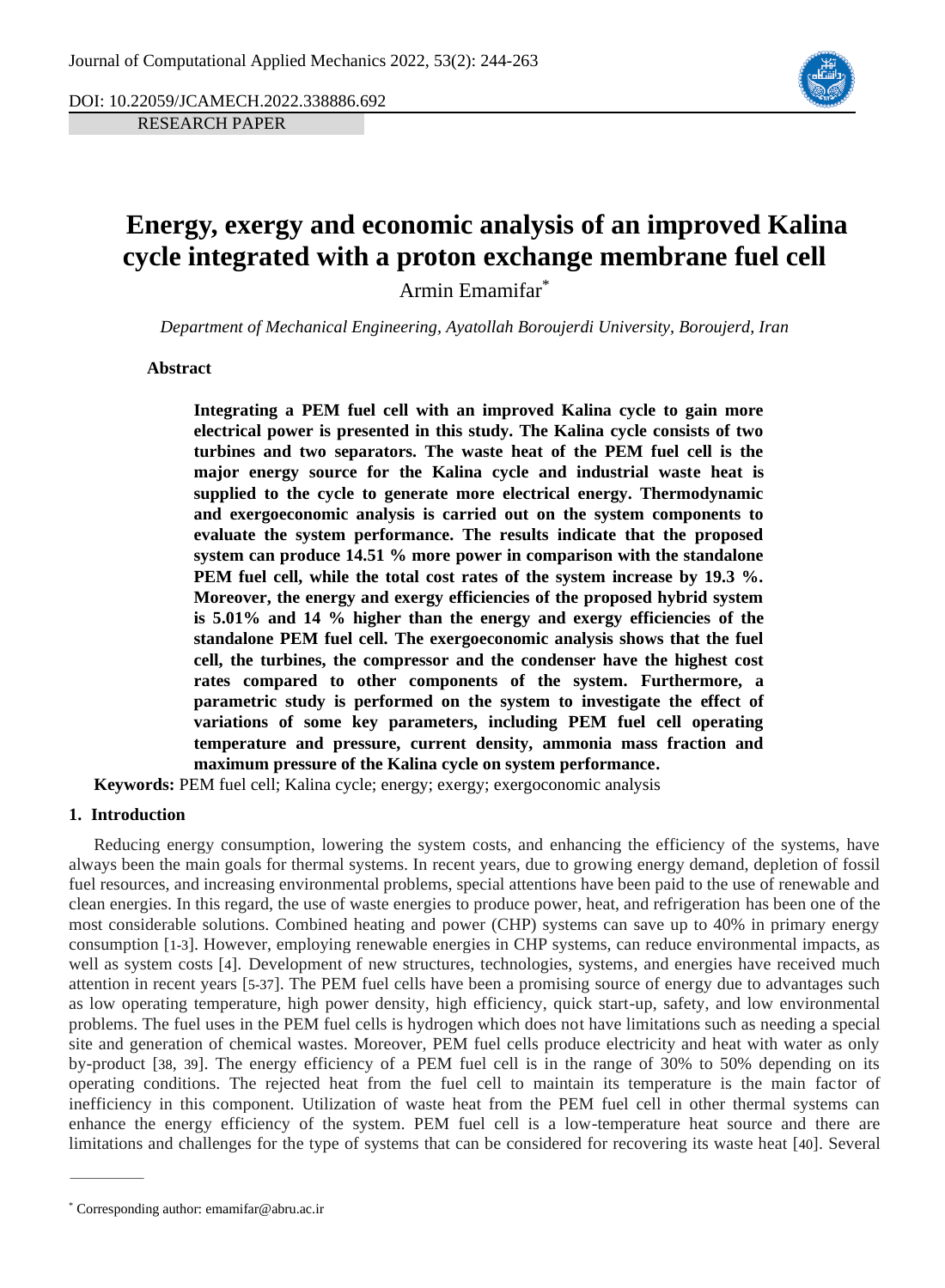investigations have been carried out to study the ability of waste heat recovery from a PEM fuel cell to enhance the efficiency of the system in power, refrigeration, CHP, and CCHP systems. Malik et al. [[41](#page-18-1)] proposed new CCHP systems employing PEM and thermoelectric generator in a Kalina cycle which uses geothermal water as source energy. Their results showed that the use of PEM and TEG in a Kalina based power cycle can improve the exergoeconomic performance of the conventional geothermal based Kalina cycle. Li et al. [[42](#page-18-2)] employed a PEM fuel cell to improve the performance of a geothermal based organic Rankine flash cycle. Their results showed that using the waste heat of the PEM fuel cell instead of the low-temperature geothermal source can increase the energy efficiency from 4.94% to 23.6% and exergy efficiency from 23.77% to 36.19%. However, 9.07US\$/h increment in cost rates was obtained by the proposed system. Sarabchi et al.[[43](#page-18-3)] analyzed the thermo-economic and environmental performance of a new cogeneration system consisting of a high temperature PEM fuel cell, a Kalina cycle, and a solar methanol steam reformer. Compared to a standalone PEM fuel cell system, the proposed cogeneration system could achieve enhancements of up to 9.6% and 4.3% in the energy and exergy efficiencies. Ahmadi et al. [[44](#page-18-4)] used the waste heat of a PEM fuel cell in a hybrid system consisting of a transcritical CO2 cycle and a LNG cycle to produce electricity and chilled water. The results showed 39.56% enhancement in the power generation compared to the standalone fuel cell system.. Seyed Mahmoudi et al. [[45](#page-18-5)] used the waste heat of a PEMFC as a heat source for an organic Rankine cycle to produce electricity and presented the exergoeconomic analysis for the proposed system. They reported that total exergy efficiency can increase by 4.76% in comparison with the standalone PEM fuel cell. Rezaee and Houshmand [[46](#page-18-6)] studied the performance of a combined Kalina and PEMFC system and reported that energy and exergy efficiencies can improve 1.75% and 1.5% compared to a standalone PEMFC system. Chahartaghi and Kharkeshi [[47](#page-18-7)] employed a PEMFC as prime mover in a CCHP system consisting of an absorption system and a heat storage tank. The system was compared with the conventional energy systems for residential applications. The results showed that maximum exergy destruction occur in the PEM fuel cell. Zhao et al. [[48](#page-18-8)] proposed a hybrid system in which an organic Rankine cycle used the waste heat of a proton exchange membrane fuel cell as energy source. Their thermodynamic analysis results showed that the efficiency of the hybrid system can increase by 5% compared to simple PEM fuel cell stack. Kaushik et al. [[49](#page-18-9)] combined a PEMFC with regenerative organic Rankine cycle and analyzed the thermodynamic performance of the system. They also analyzed different models by varying the different parameters of the regenerative organic Rankine cycle as well as the PEM fuel cell. Toghyani et al. [[50](#page-18-10)] used a PEMFC stack as a heat source for an ejector absorption refrigeration system and studied the effect of condenser pressure and generator temperature on the system performance. The results showed that the COP of absorption chiller with ejector at the operating temperature of 80 °C and the pressure of 1 bar for PEM fuel cell is 6.7% higher than conventional absorption chiller. Baniasadi et al. [[51](#page-18-11)] proposed a hybrid system based on a PEMFC and an absorption system to produce electricity, space cooling and hot water for a residential application and demonstrated that operating temperature, operating pressure, and fuel cell voltage are important parameters for exergy costs of the system. Marandi et al. [[52](#page-18-12)] employed a parallel two-stage organic Rankine cycle for utilizing the waste heat of a PEM fuel cell and hydrogen boil-off gas stream as a heat sink for the cycle., energy efficiency and exergy efficiency, and Exergoeconomic factor of the system were computed to be 36.64%, 58.15%, and, 26.21%, respectively. They also indicated that that the lower operating temperature and higher current density, will raise the total cost rate. Fakhari et al. [[53](#page-18-13)] carried out the single and multi-objective optimization on a hybrid system consisting of a PEMFC and organic Rankin cycle for different zeotropic mixtures and introduced the best combination mixtures for achieving high efficiency.

The literature review shows that combination of PEM fuel cells with various thermal systems have been investigated. However, due to importance of employing low temperature energy, improving the hybrid systems in order to enhance energy, exergy and economic performance always need to be given more consideration. Among various power systems, the Kalina cycle is a considerable choice. The Kalina cycle uses ammonia/water mixture as working fluid which has advantages like availability, inexpensiveness, variable boiling temperature, being ecofriendly and compatibility with many standard materials [[54-57](#page-18-14)]. In the present study, an improved configuration of a Kalina cycle is integrated with a PEM fuel cell and industrial waste heat to recover more electrical work. PEM fuel cell acts as prime energy source for the cycle. Unlike many previous studies, in this work, the energy of weak ammonia/water solution leaving the separator of the Kalina cycle is improved by industrial waste heat to produce more electrical energy through the second turbine placed in the Kalina cycle. Thermodynamic and Thermoeconomic analysis is performed on the proposed system to identify the benefits and disadvantages of the system. Furthermore, the effect of the capital parameters of the fuel cell and Kalina cycle on the efficiency and different costs of the system components is investigated. In summary, the followings are the main objectives and novelties of the present study:

- To propose a hybrid system for recovery the rejected heat from a PEM fuel cell.
- Employing low-temperature industrial waste heat to recovery more waste energy and produce more electrical work.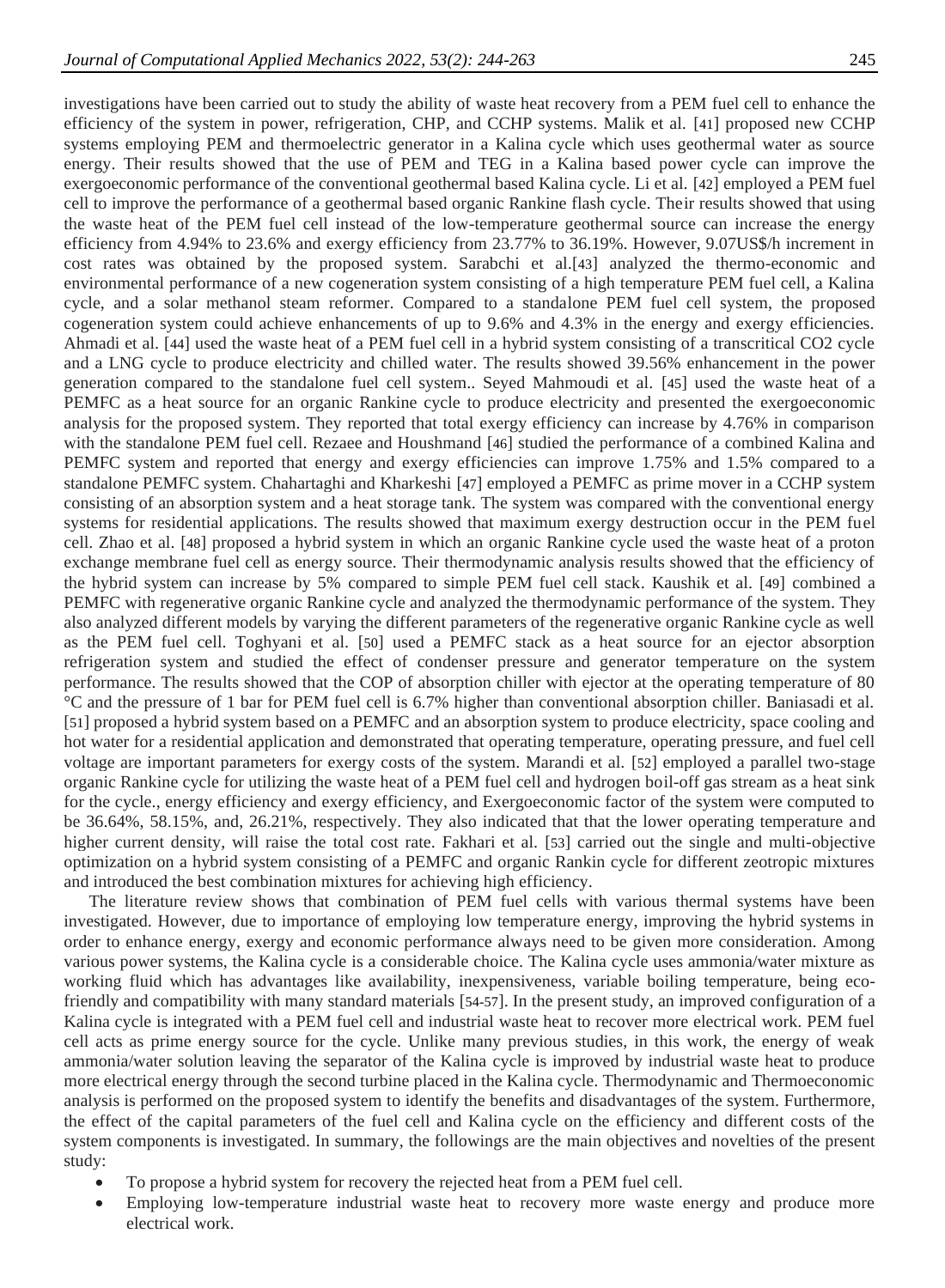- Analyzing the system from energy, exergy and economic viewpoint.
- Investigation the important parameters of the PEM fuel cell and Kalina cycle on the thermodynamic and economic performance of the system.

#### **2. System Description**

The schematic diagram of the proposed system is shown in Fig.1. Hydrogen and air are supplied to the anode and cathode of the fuel cell, respectively. Hydrogen from H2 tank passing through a regulator valve and humidifier is fed to the anode of the fuel cell. Meanwhile, compressed air which is pressurized by compressor enters the cathode of the fuel cell. Then, electrochemical reaction occurs in the fuel cell to produce electrical work. The fuel cell outlets are water, air and hydrogen. To recycling utilization, the unreacted hydrogen is returned back to the inlet of the fuel cell. However, considerable amount of heat is also generated in this procedure that transfers to a double turbine Kalina cycle. The ammonia/water solution from the Kalina pump outlet passes through the HTR and enters the fuel cell to absorb waste heat of the fuel cell. Some liquid solution vaporizes by absorbing the waste heat of the fuel cell. The two-phase ammonia/water mixture is delivered to the separator I where the stream is separated into ammonia vapor and weak ammonia/water solution. The ammonia vapor enters the turbine I to produce power. The weak ammonia/water solution enters the heat exchanger (HEX) to absorb heat from a low grade source to form a two-phase mixture which is fed to the separator II. The strong ammonia vapor leaving the separator II enters the turbine II to generate additional power. The weak ammonia/water mixture leaving the separator II goes through the HTR, where it cools down. Afterwards, it passes through the expansion valve II, and enters the mixer. In the mixer, the outlet stream of the turbine I, turbine II, and HTR are mixed together to form the ammonia/water basic solution. Then, the ammonia/water basic solution is cooled down to saturated liquid in the condenser. Finally, the saturated ammonia/water solution pumps to the fuel cell to complete the cycle.



**Fig. 1. The proposed Kalina cycle integrated with a PEM fuel cell**

#### **3. PEM fuel cell**

In PEM fuel cells, hydrogen and air are fed into the electrodes to produce electricity, heat and water after electrochemical reactions. The electrical work produced through the reactions at the fuel cell can be calculated as follows [[52](#page-18-12)]:

$$
W_{fc} = N_{Cell} V_{fc} I \tag{1}
$$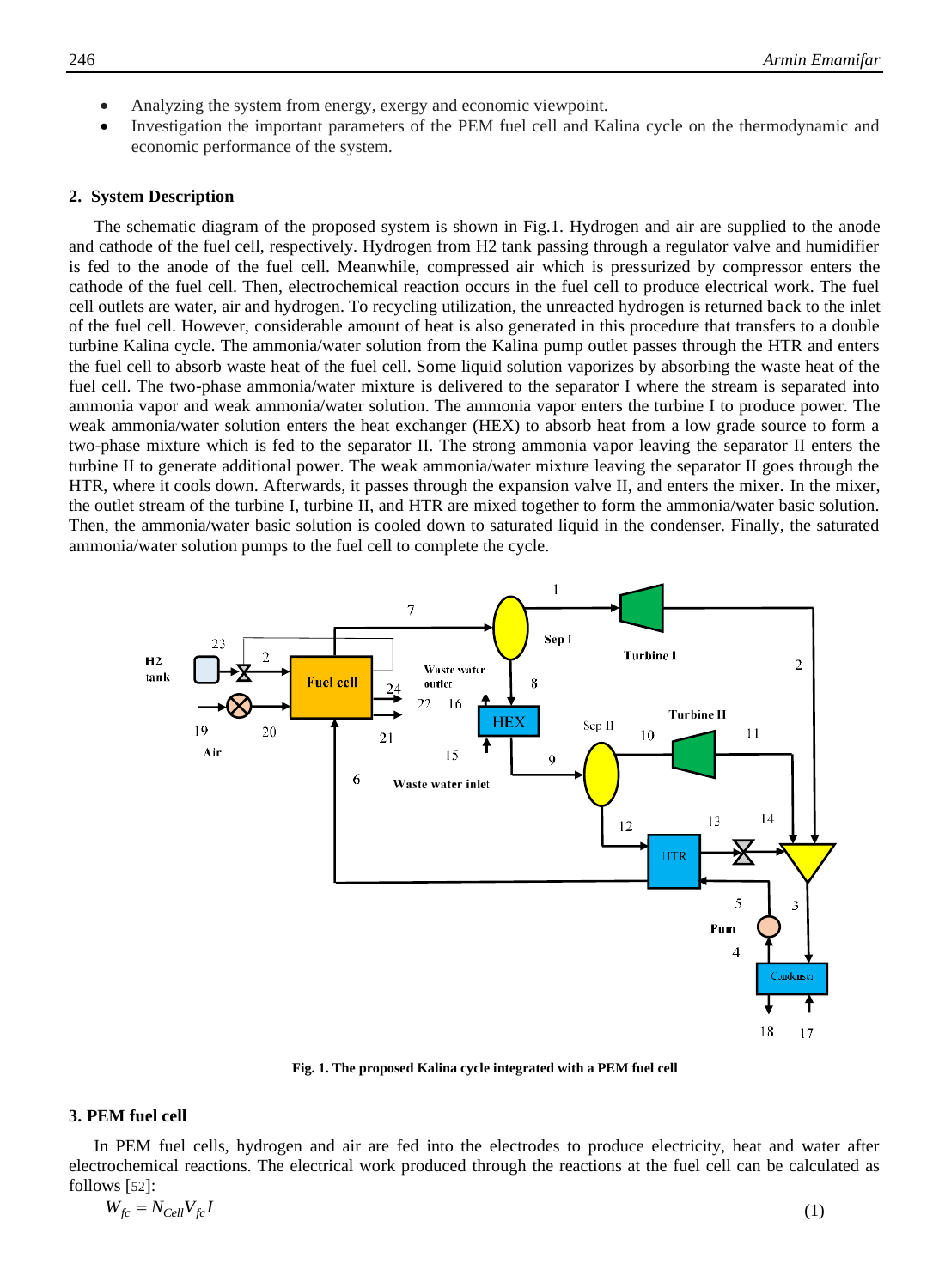Where,  $N_{cell}$  is the number of cells in the stack, I is the current and  $V_{fc}$  is the actual voltage output of the cell. The actual voltage of the cell can be calculated from the Eq. (2) [[52](#page-18-12)]:

$$
V_{fc} = E_{Nernst} - V_{act} - V_{ohm} - V_{conc}
$$
\n
$$
\tag{2}
$$

Where,  $E_{\text{Nernst}}$  is the open circuit voltage. Moreover,  $V_{\text{act}}$ ,  $V_{\text{ohm}}$  and  $V_{\text{conc}}$  are the activation, ohmic and concentration over voltage, respectively. The open circuit voltage can be obtained from the well-known Nernst equation [[48](#page-18-8)]:

$$
E_{Nernst} = \frac{-\Delta G^0}{n_e F} + \frac{RT_{fc}}{n_e F} \ln \left( \frac{P_{H_2} (P_{O_2})^{0.5}}{P_{H_2O}^{sat}} \right)
$$
(3)

Where,  $\Delta G^0$  represents the Gibbs free energy, n<sub>e</sub> is the number of electrons participating in the electrochemical reaction, F denotes the Faraday constant, R represents the universal constant of gas,  $T_{fc}$  is the fuel cell operating temperature,  $P_{H_2}$  and  $P_{O_2}$  represent the partial pressure of hydrogen and oxygen which are calculated as [[48](#page-18-8)]:

$$
P_{H_2} = \left(0.5 P_{H_2O}^{sat}\right) \left[\frac{1}{exp\left(1.653i / T_{fc}^{1.334}\right) . x_{H_2O}^{sat}} - 1\right]
$$
\n<sup>(4)</sup>

$$
P_{O_2} = P \left[ 1 - x_{H_2O}^{sat} - x_{N_2}^{channel} \exp \left( 0.291i / T_{fc}^{0.832} \right) \right]
$$
 (5)

Where P is the fuel cell operating pressure. The saturated pressure of water vapor ( $P_{H_2O}^{sat}$ ) can be calculated using the following equation [[52](#page-18-12)]:

$$
\log \left( P_{H_2 O}^{sat} \right) = -2.1794 + 0.02953 \left( T_{fc} - 273.15 \right)
$$
  
-9.1837×10<sup>-5</sup>  $\left( T_{fc} - 273.15 \right)^2 + 1.4454 \times 10^{-7} \left( T_{fc} - 273.15 \right)^3$  (6)

2 channel  $X_{N_2}^{\text{channel}}$  and  $X_{H_2}^{\text{sat}}$  $X_{H_2O}^{sat}$  are the molar fraction of nitrogen and water in the gas flow at saturation for the specified temperature and, i is the current density [[48](#page-18-8)].

$$
x_{N_2}^{channel} = \frac{\left(x_{N_2,in} - x_{N_2,out}\right)}{\ln\left(\frac{x_{N_2,in}}{x_{N_2,out}}\right)}
$$
\n<sup>(7)</sup>

$$
x_{N_2,in} = 0.79 \left(1 - x_{H_2O}^{sat}\right) \tag{8}
$$

$$
x_{N_2,out} = \frac{1 - x_{H_2O}^{sat}}{1 + \left( \left( \lambda_{air} - 1 \right) / \lambda_{air} \right) \left( 0.21 / 0.79 \right)} \tag{9}
$$

$$
x_{H_2O}^{sat} = \frac{P_{H_2O}^{sat}}{P} \tag{10}
$$

Where  $X_{N_2,in}$  and  $X_{N_2,out}$  denote the nitrogen molar fraction at inlet and outlet stream, respectively. Moreover,  $\lambda_{\text{air}}$  represents the stoichiometric rate of air. The activation overvoltage is calculated by the following semi-<br>empirical relation: [52]:<br> $V_{act} = -\left[ -0.948 + \zeta T_{fc} - 0.000193T_{fc} \left( \ln(C_{O_2, conc}) \right) + 0.000076T_{fc} \left( \ln(I) \right$ empirical relation: [52]:

$$
V_{act} = -\left[-0.948 + \xi T_{fc} - 0.000193T_{fc}\left(\ln\left(C_{O_2, conc}\right)\right) + 0.000076T_{fc}\left(\ln(I)\right)\right]
$$
(11)

$$
\xi = 0.00286 + 0.0002 \ln(A_{cell}) + 0.000043 \ln(C_{H_2,conc})
$$
\n(12)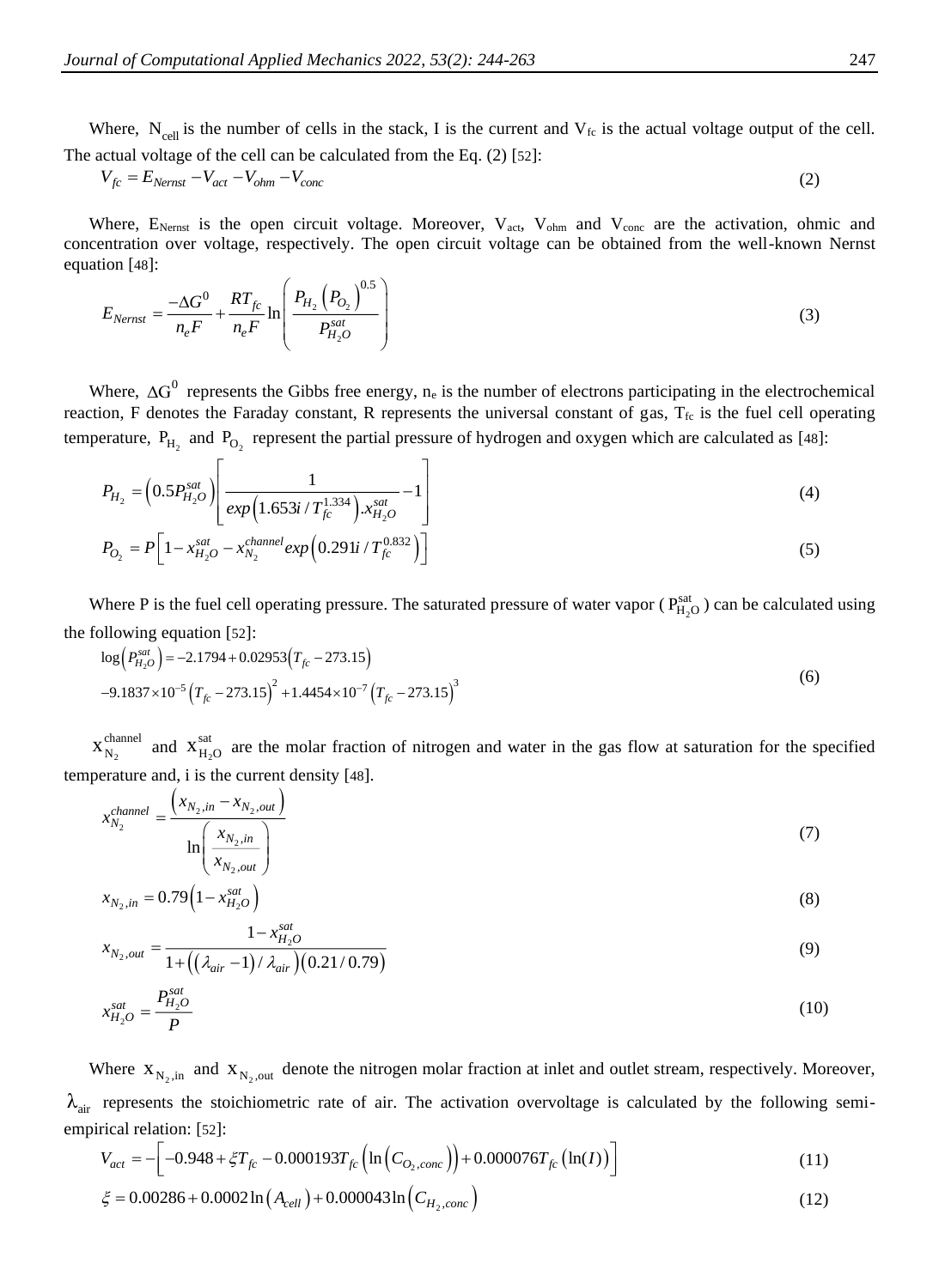(15)

Here,  $A_{cell}$  is the surface area of the fuel cell,  $C_{O_2, cone}$  represents the oxygen concentration at fuel cell cathode membrane interface, and C<sub>H<sub>2</sub>,conc</sub> denotes the hydrogen concentration at fuel cell anode membrane interface.  $C_{O_2,cone}$  and  $C_{H_2,cone}$  can be obtained as follows [[52](#page-18-12)]:

$$
C_{O2,conc} = 1.97 \times 10^{-7} P_{O_2} \exp\left(\frac{498}{T_{fc}}\right)
$$
 (13)

$$
C_{H_2,conc} = 9.174 \times 10^{-7} P_{H_2} \exp\left(\frac{-77}{T_{fc}}\right)
$$
 (14)

According to Ohm's law, the ohmic overvoltage can be expressed as [[48](#page-18-8)]:

 $V_{ohm} = IR_{\text{int}}$ 

$$
R_{\rm int} = \frac{r_{\rm mem}L}{A_{cell}}\tag{16}
$$

$$
r_{mem} = \frac{181.6 \left[ 1 + 0.03i + 0.062 \left( \frac{T_{fc}}{303} \right)^2 i^{2.5} \right]}{(\psi - 0.634 - 3i) \exp\left( 4.18 \left( T_{fc} - 303 \right) / T_{fc} \right)}
$$
(17)

where  $R_{int}$  represents the cell internal resistance,  $r_{mem}$  is the membrane resistivity, and  $\psi$  is the membrane water content. The concentration overvoltage which is due to variations in reactants concentration at the surface of the electrodes is given as [[42](#page-18-2)]:

$$
V_{conc} = \frac{RT_{fc}}{n_e F} \ln\left(\frac{i_L}{i_L - i}\right) \tag{18}
$$

where  $i_L$  is the limiting current density. In order to calculate the produced waste heat by the fuel cell, the energy balance is written as follows:

$$
Q_{net} = Q_{ch} - W_{fc} - Q_{s,l} \tag{19}
$$

where  $Q_{net}$  represents the net produced heat by the fuel cell,  $Q_{ch}$  is the chemical energy and  $Q_{s,l}$  is the sensible and latent heat of inlet and outlet streams through the fuel cell.  $Q_{ch}$  is obtained from Eq.(22) [[48](#page-18-8)]:

$$
Q_{ch} = \dot{n}_{H_2, cons} HHV
$$
\n<sup>(20)</sup>

where  $\dot{n}_{H_2,\text{cons}}$  is the consumption rate of hydrogen and is defined as [[48](#page-18-8)]:

$$
\dot{n}_{H_2,cons} = N_{cell} \frac{I}{2F} \tag{21}
$$

The consumption rate of oxygen and the generation rate of water are calculated as follows [[42](#page-18-2)]:

$$
\dot{n}_{O_2,cons} = N_{cell} \frac{I}{4F} \tag{22}
$$

$$
\dot{n}_{H_2O,gen} = N_{cell} \frac{I}{2F} \tag{23}
$$

Considering stoichiometric ratios of  $H_2$  and  $O_2$ , the molar flow rate of the reactants are [[42](#page-18-2)]: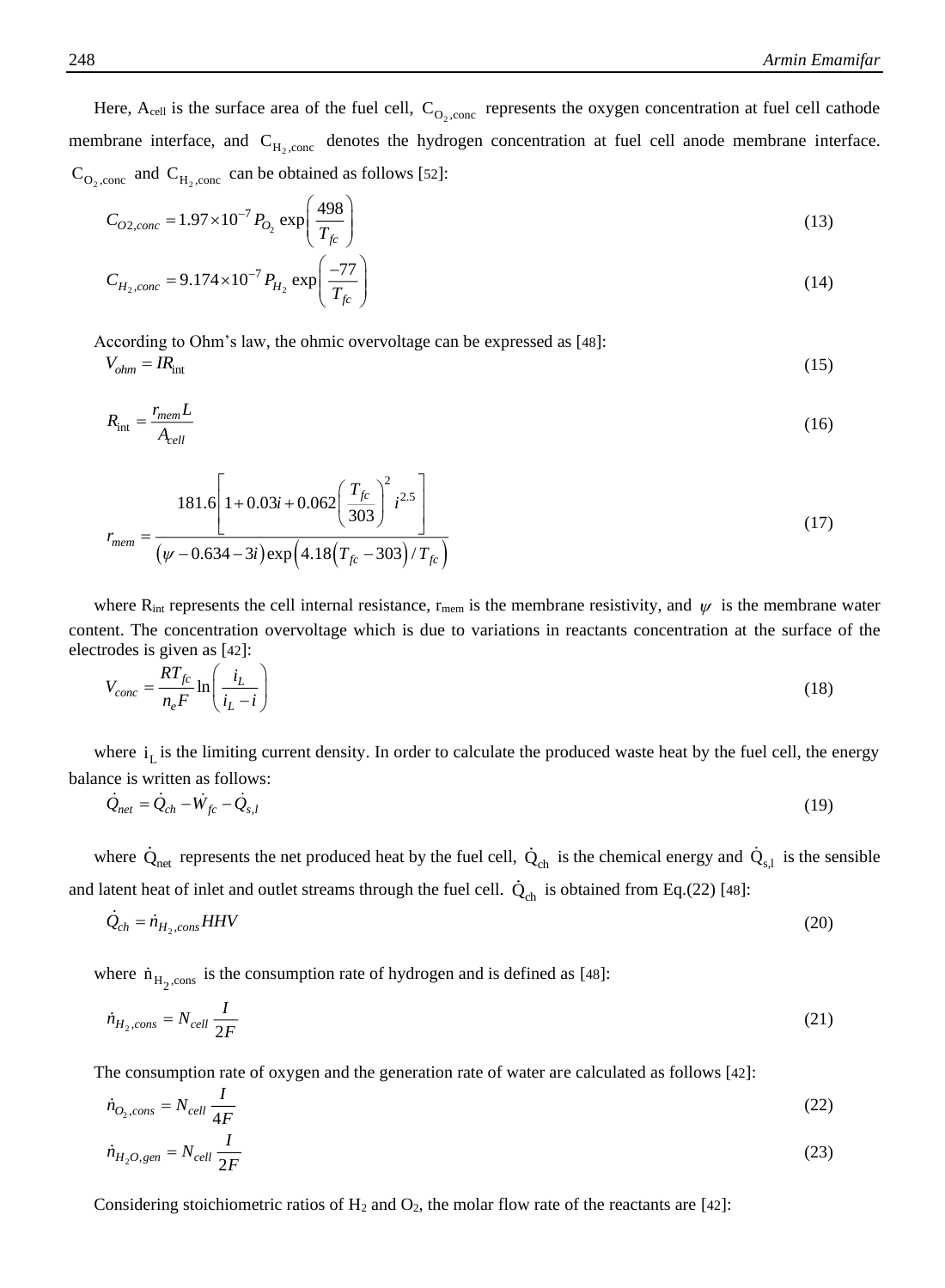$$
\dot{n}_{H_2} = \lambda_{H_2} \dot{n}_{H_2,cons} = \lambda_{H_2} N_{cell} \frac{I}{2F}
$$
\n(24)

$$
\dot{n}_{O_2} = \lambda_{O_2} \dot{n}_{O_2, cons} = \lambda_{H_2} N_{cell} \frac{I}{4F}
$$
\n(25)

Furthermore, the sensible heat and the latent heat are calculated employing the following equation [[52](#page-18-12)]:

$$
\dot{Q}_{s,l} = C_{p,H2} \left( \dot{n}_{H_2, out} T_{fc} - \dot{n}_{H_2, in} T_{in} \right) + C_{p,O_2} \left( \dot{n}_{O_2, out} T_{fc} - \dot{n}_{O_2, in} T_{in} \right) + \n C_{p,N_2} \left( \dot{n}_{N_2,out} T_{fc} - \dot{n}_{N_2,in} T_{in} \right) + \dot{n}_{H_2O, gen} H_v
$$
\n(26)

where  $C_{p,H_2}$ ,  $C_{p,O_2}$ ,  $C_{p,N_2}$ , are the specific heat capacity of hydrogen, oxygen and nitrogen, respectively,  $H_v$  is the vaporization heat capacity of water.

The compressor work and the energy efficiency of the fuel cell can be expressed as [[48](#page-18-8)]:

$$
\dot{W}_{comp} = \frac{\dot{m}_{air} \left( k / (k - 1) \right) RT_{amb} \left( \pi \frac{\left( \frac{k - 1}{k} \right)}{k} - 1 \right)}{\left( \eta_{comp} \right)}
$$
\n
$$
\eta_{fc} = \frac{\dot{W}_{fc} - \dot{W}_{comp}}{\left( \dot{n}_{H_2,cons} \right) . HHV}
$$
\n(28)

where k is the ratio of the air specific heat,  $\pi$  is the pressure ratio,  $\eta_{\text{comp}}$  is the compressor efficiency, and HHV is the higher heating value of the hydrogen.

#### **4. Kalina double turbine cycle**

To perform the thermodynamic analysis of the Kalina cycle, the following assumptions are considered:

-The system operates under steady state.

-The outlet stream of the condenser is saturated liquid.

-The outlet vapor and the outlet liquid streams from the separator are saturated vapor and saturated liquid, respectively.

-The pressure drop through the heat exchangers of the cycle is neglected.

-The isenthalpic process is occurred through the expansion valves.

-Industrial waste heat is considered as the source for the second turbine of the Kalina cycle.

In order to avoid overheating, the generated heat by the PEM fuel cell should be removed. In the present system, the waste heat of the fuel cell which is absorbed by the Kalina cycle can be expressed as:

$$
Q_{net} = m_7 \left( h_7 - h_6 \right) \tag{29}
$$

Moreover, the extra heat applied to the saturated liquid outlet of the separator I can be calculated as follows:

$$
\dot{Q}_{HEX} = \dot{m}_w \left( h_{15} - h_{16} \right) = \dot{m}_8 \left( h_9 - h_8 \right) \tag{30}
$$

The actual specific enthalpy for the outlet streams of turbine I, turbine II and pump are calculated using their isentropic efficiencies as follows:

$$
\eta_{turl} = \frac{h_1 - h_2}{h_1 - h_{2s}}\tag{31}
$$

$$
\eta_{\text{turII}} = \frac{h_{10} - h_{11}}{1} \tag{32}
$$

$$
h_{10} - h_{11s}
$$

$$
\eta_{pump} = \frac{n_{5s} - n_4}{h_5 - h_4} \tag{33}
$$

where  $\eta_{\text{turl}}$ ,  $\eta_{\text{turl}}$  and  $\eta_{\text{pump}}$  are isentropic efficiencies of turbine I, turbine II and pump, respectively.

The power generated by turbine I and turbine II are obtained from Eq. (34) and Eq. (35) respectively.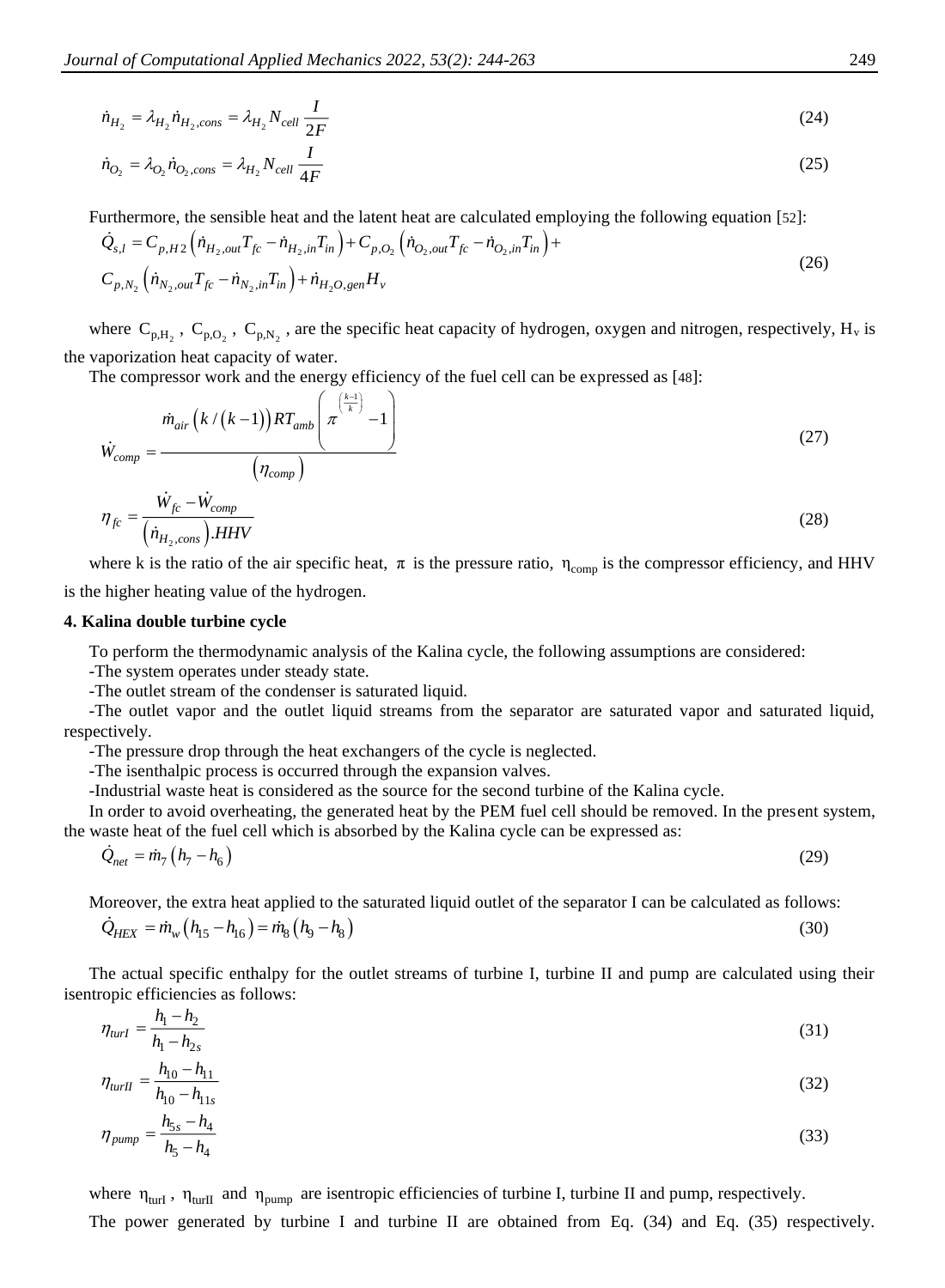Furthermore, the power consumption by pump can be calculated from Eq. (37):

$$
\dot{W}_{turbinel} = \dot{m}_1 (h_1 - h_2) \tag{34}
$$
\n
$$
\dot{W}_{turbinel} = \dot{m}_1 (h_1 - h_1) \tag{35}
$$

$$
\dot{W}_{turbine} = \dot{W}_{turbinel} + \dot{W}_{turbinel}
$$
\n(36)

$$
\dot{W}_{pump} = \dot{m}_5 \left( h_5 - h_4 \right) \tag{37}
$$

The heat rejection in the condenser is given by:

$$
Q_{cond} = m_3 (h_3 - h_4) = m_{cw} (h_{18} - h_{17})
$$
\n(38)

where  $\dot{m}_{cw}$  is the mass flow rate of the cooling water in the condenser. The solution procedure of the system is presented in Fig. 2.



**Fig. 2 Flowchart of the system simulation**

The energy efficiency of the Kalina cycle which is defined as the ratio of the net power production of the Kalina cycle to the net input heat can be calculated as:

$$
\eta_{Kalina} = \frac{W_{turbine} - W_{pump}}{\dot{Q}_{net} + \dot{Q}_{HEX}}\tag{39}
$$

The overall energy efficiency of the proposed system can be obtained as follows: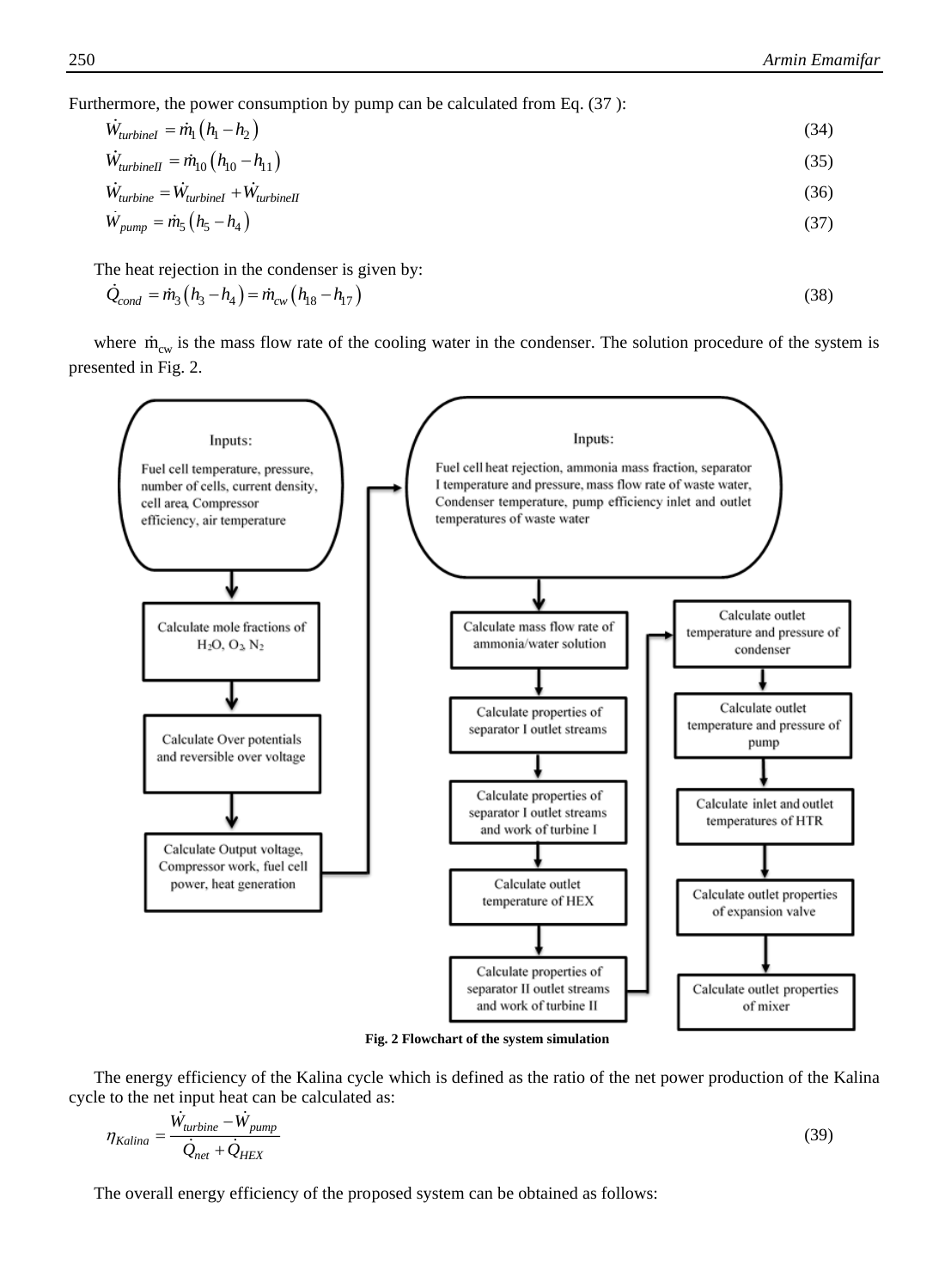$$
\eta_{Overall} = \frac{\dot{W}_{fc} + \dot{W}_{turbine} - \dot{W}_{pump} - \dot{W}_{comp}}{\left(\dot{n}_{H_2, cons}\right).HHV + \dot{Q}_{HEX}}\tag{40}
$$

#### **5. Exergy analysis**

To determine a more precise thermodynamic evaluation, the second law of thermodynamics should be performed for all components of the system. Exergy is expressed as the maximum useful work obtained by a system when it reaches to equilibrium with environment. In order to apply exergy analysis on a system, the exergy balance equation is employed as follows:

$$
\sum \dot{Q}_k \left( 1 - \frac{T_0}{T_k} \right) + \sum \dot{m}_i e x_i = \sum \dot{m}_e e x_e + \sum \dot{W} + \dot{E} x_{D,k}
$$
\n(41)

The first term in left side of the Eq. (37) is the exergy rate related to the heat transfer,  $ex_i$  and  $ex_o$  are the inlet and outlet specific exergy, respectively and  $Ex_{D,k}$  represents the exergy destruction rate. The specific exergy is obtained from summation of the physical and chemical exergy [[41](#page-18-1)].

$$
ex = ex_{ph} + ex_{ch}
$$
 (42)

The physical exergy of a stream is defined as [[41](#page-18-1)]:

$$
ex_{ph} = (h - h_0) - T_0 (s - s_0)
$$
\n(43)

where  $h_0$  and s<sub>0</sub> represent the specific enthalpy and specific entropy for ambient temperature, respectively. The chemical exergy is calculated using the following equation [[52](#page-18-12)]:

$$
ex_{ch} = \sum x_n ex_{ch,n} + RT_0 \sum x_n \ln x_n \tag{44}
$$

where  $x_n$  is the mole fraction of species n and  $ex_{ch,n}$  is the chemical exergy of the species n in dead state. In the Kalina cycle, due to changing the ammonia concentration in different points of the cycle, the chemical exergy can be calculated as follow [[58](#page-18-15)]:

$$
e_{ch} = \left[\frac{e_{ch,NH_3}^0}{M_{NH_3}}\right] y + \left[\frac{e_{ch,H_2O}^0}{M_{H_2O}}\right] (1-y) \tag{45}
$$

where  $e_{ch,NH_3}^0$  $e_{ch,NH_3}^0$  and  $e_{ch,H_2}^0$  $e_{ch,H,O}^{0}$  are standard chemical exergy for ammonia and water, respectively. Moreover,  $M_{NH_3}$  and  $M_{H_2O}$  are the molecular weight of ammonia and molecular weight of water, respectively. Furthermore, y is the mass fraction of ammonia. The standard chemical exergies are taken from [[59](#page-18-16)] .

Exergy efficiency for a system is defined as the product exergy to fuel exergy. The exergy efficiency for the Kalina cycle, PEM fuel cell and the overall system can be obtained from Eq. (46-48) respectively.

$$
\eta_{II, Kalina} = \frac{W_{turbine} - W_{pump}}{\dot{Q}_{net} \left(1 - \frac{T_0}{T_{fc}}\right) + \dot{E}x_{15} - \dot{E}x_{16}}
$$
\n
$$
(46)
$$

$$
\eta_{H,fc} = \frac{\dot{W}_{fc} - \dot{W}_{comp}}{\left(\dot{E}x_{air,in} + \dot{E}x_{H_2,in}\right) - \left(\dot{E}x_{air,out} + \dot{E}x_{H_2O,gen}\right)}
$$
(47)

$$
\eta_{II,Overall} = \frac{\dot{W}_{fc} - \dot{W}_{comp} + \dot{W}_{turbine} - \dot{W}_{pump}}{\left(\dot{E}x_{air,in} + \dot{E}x_{H_2,in}\right) - \left(\dot{E}x_{air,out} + \dot{E}x_{H_2O,gen}\right) + \dot{Q}_{HEX}\left(1 - \frac{T_0}{T_w}\right)}
$$
(48)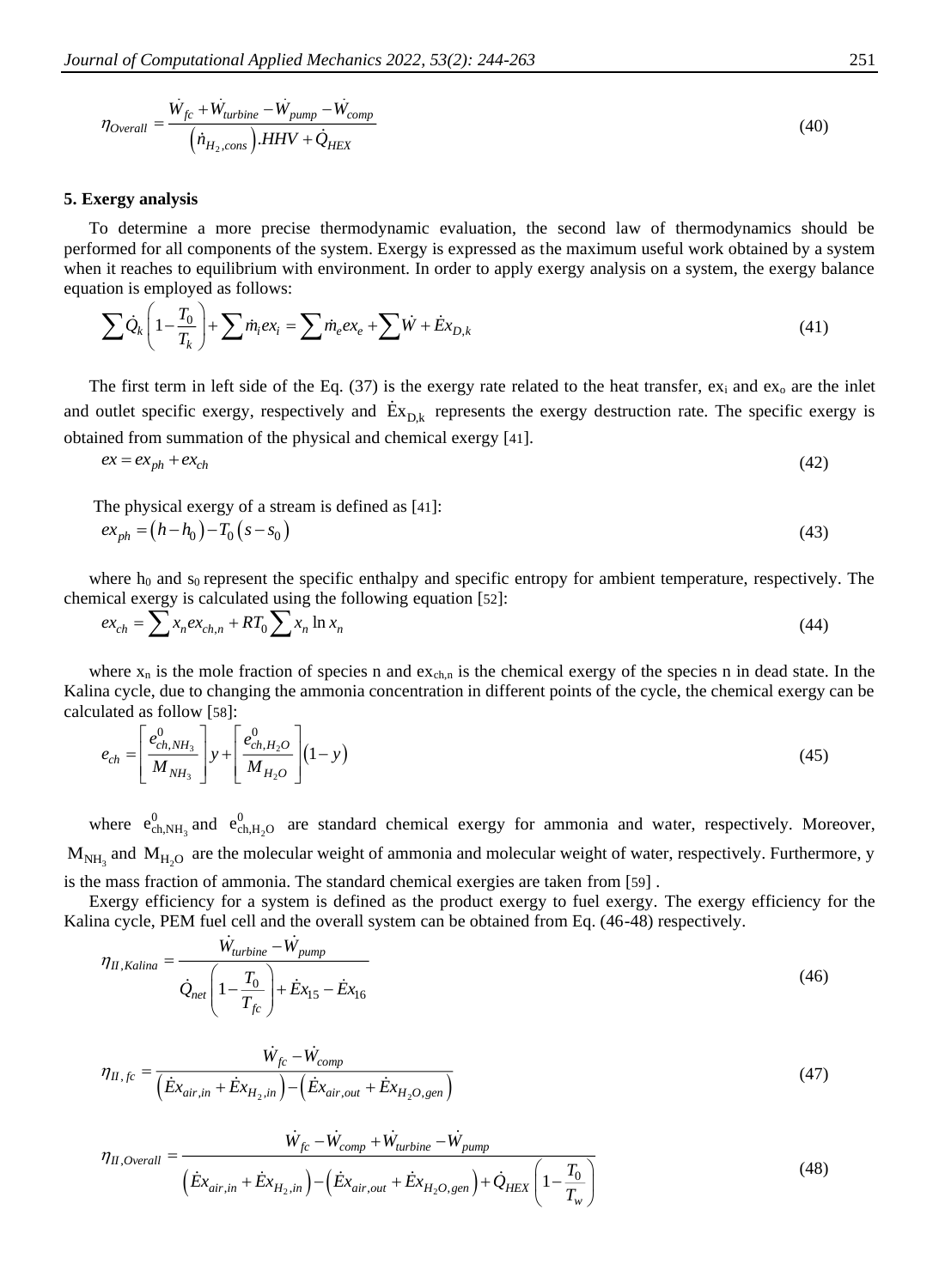#### **6. Exergoeconomic analysis**

Economic analysis is a decisive and crucial factor for determining the overall performance of thermodynamic systems. In this regards, the major costs of the system including the fuel cost, operating and maintenance costs and investment costs need to be evaluated. The cost balance equation for each component of the system can be written as [[60](#page-19-0)]:

$$
\sum \dot{C}_{out,k} + \dot{C}_w = \sum \dot{C}_{in,k} + \dot{C}_Q + \dot{Z}_k
$$
\n
$$
\dot{C} = c\dot{E}x
$$
\n(49)

Where  $C_{in,k}$  and  $C_{out,k}$  indicate the cost rates for the inlet and outlet of each component, respectively, and c is the cost rate per unit of exergy. The terms  $C_w$  and  $C_Q$  are the cost rates associated with the power and thermal energy for each component.  $Z_k$  is the summation of the investment and operation and maintenance cost rates for  $k_{th}$ component and can be obtained from Eq. (51) [[52](#page-18-12)].

$$
\dot{Z}_k = \frac{Z_k C R F \varphi}{N} \tag{51}
$$

Where  $Z_k$  for each component is given in Table 1. Moreover,  $\varphi$  and N are the maintenance factor and the number of operating hours per year for the system, respectively. CRF indicates the capital recovery factor for the system and can be calculated as [[52](#page-18-12)]:

$$
CRF = \frac{i_r (1 + i_r)^n}{(1 + i_r)^n - 1}
$$
\n(52)

where n is the lifetime and  $i<sub>r</sub>$  is the discount rate. The levelized cost of energy is the system's investment and maintenance costs in its lifetime to the total net power output generated by the ORC system. It is used to carry out the total cost of the system on the output energies [[61](#page-19-1)]. The LCOE can be calculated as:

| $LCOE = \frac{Z_k}{Y}$ | $\sim$  |
|------------------------|---------|
|                        | ر د د ، |
| $W_{net}$              |         |

| Table 1: Cost functions for the system components |                                                                                                                                       |  |  |
|---------------------------------------------------|---------------------------------------------------------------------------------------------------------------------------------------|--|--|
| Component                                         | Cost function (\$)                                                                                                                    |  |  |
| Turbine [42]                                      | $4750 \left(\dot{W}_{tur}\right)^{0.75}$                                                                                              |  |  |
| Pump $[42]$                                       | 3500 $(\dot{w}_{Pump})^{0.4}$                                                                                                         |  |  |
| Fuel cell [41]                                    | $2500(\dot{W}_{EC})$                                                                                                                  |  |  |
| HTR, HXE, Condenser [42]                          | 309.14 $\left(A_{Cond}\right)^{0.85}$                                                                                                 |  |  |
| Separator [41]                                    | 280.3 $\left(\dot{m}_{September-inlet}\right)^{0.67}$                                                                                 |  |  |
| Compressor [45]                                   | $\left(\frac{0.75 \dot{m}_{air}}{0.9 - \eta_{comp}}\right)\left(\frac{P_{out}}{P_{in}}\right) \ln\left(\frac{P_{out}}{P_{in}}\right)$ |  |  |

The cost rates associated with the fuel, products and exergy destruction can be expressed as [[41](#page-18-1)]:

$$
c_{P,k} = \frac{C_{P,k}}{\dot{E}x_{P,k}}\tag{54}
$$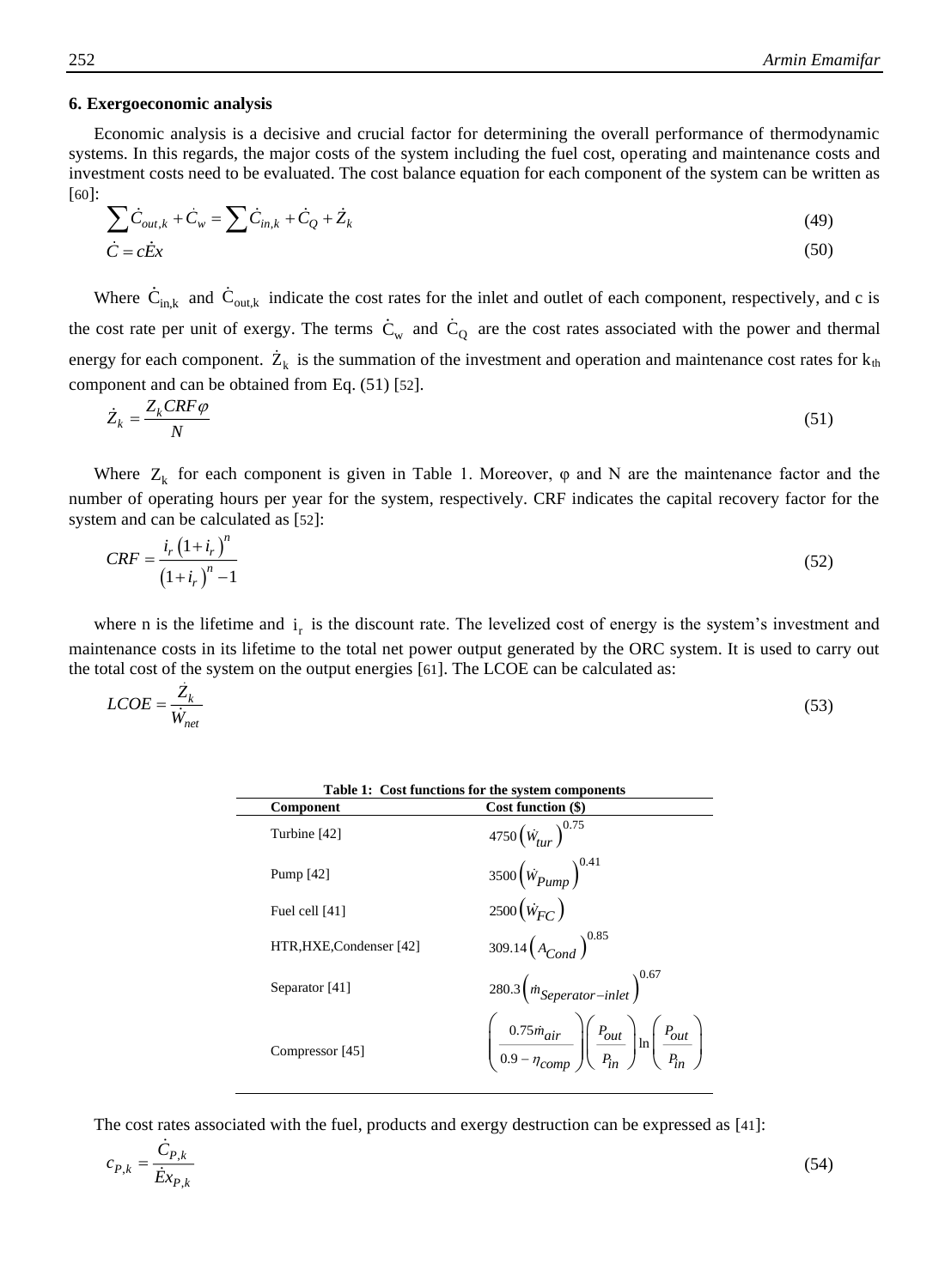$$
c_{F,k} = \frac{\dot{C}_{F,k}}{\dot{E}x_{F,k}}
$$
(55)  

$$
\dot{C}_{D,k} = c_{F,k}\dot{E}x_{D,k}
$$
(56)

where,  $C_{F,k}$  and  $C_{P,k}$  are specific cost rate of fuel and products exergy for the  $k_{th}$  component, respectively. The cost related to each component can be divide into exergetic costs and non-exergetic costs (investment and operation and maintenance costs). It is important to distinguish which cost is more dominant. The exergoeconomic factor indicates the contribution of non-exergetic costs to the total cost of each component can be obtained from Eq. (57) [[41](#page-18-1)].

$$
f_k = \frac{Z_k}{\dot{Z}_k + \dot{C}_{D,k}}\tag{57}
$$

Consequently, the overall exergoeconomic factor can be written as [[52](#page-18-12)]:

$$
f_{\text{overall}} = \frac{Z_{\text{overall}}}{Z_{\text{overall}} + C_{D,\text{overall}}}
$$
\n(58)

#### **7. Results and Discussion**

The input parameters used in the present study are shown in Table 2. The EES software is employed to perform thermodynamic modeling of the proposed system.

| Table 2: The input parameters of the system |                             |                                       |                |  |
|---------------------------------------------|-----------------------------|---------------------------------------|----------------|--|
| Parameter                                   | Value                       | <b>Parameter</b>                      | Value          |  |
| Farady Constant [48]                        | 96485 (C/mol)               | Turbine isentropic efficiency [48]    | 85%            |  |
| Number of electrons [48]                    |                             | Pump isentropic efficiency [48]       | 70%            |  |
| Number of cells [48]                        | 13000                       | Compressor isentropic efficiency [48] | 85%            |  |
| Limiting current density [44]               | $1.5$ (A/ cm <sup>2</sup> ) | Mass flow rate of heat source [62]    | $4.977$ (kg/s) |  |
| Stack operating current density [44]        | $0.6$ (A/ cm <sup>2</sup> ) | Temperature of inlet waste water [62] | 373(K)         |  |
| Active surface area [48]                    | $232 \text{ (cm}^2)$        | Pressure of waste water [62]          | $1$ (bar)      |  |
| Membrane thickness [44]                     | $0.0178$ (cm)               | Temperature of outlet waste water[62] | 358 (K)        |  |
| Operating temperature of PEM [48]           | $358.15$ (K)                | Turbine inlet pressure                | 34 (bar)       |  |
| Operating pressure of PEM [48]              | $3$ (bar)                   | Concentration of basic solution       | 0.9            |  |
| Stoichiometric rate of hydrogen [52]        | 1.2                         | Temperature difference in HTR [58]    | 5(K)           |  |
| Stoichiometric rate of air [52]             | $\mathfrak{D}$              | Ambient temperature                   | $293.15$ (K)   |  |
| Vaporization heat of water [48]             | $40644$ J/mol               | Ambient pressure                      | $1$ (bar)      |  |
| Specific heat capacity of oxygen [48]       | $29.72 \text{ J/(mol.K)}$   | Maintenance factor [41]               | 1.06           |  |
| Specific heat capacity of nitrogen [48]     | $28.39 \text{ J/(mol.K)}$   | Discount rate [41]                    | 12 %           |  |
| Specific heat capacity of hydrogen [48]     | $28.86$ J/(mol.K)           | System lifetime [41]                  | $15$ (years)   |  |
| Specific heat capacity of water [48]        | 75.95 J/(mol.K)             | Operating hours per year [52]         | 7300           |  |
| Higher heating value of hydrogen [48]       | $285.55$ J/(mol.K)          | Cost of the hydrogen [45]             | 10 (S/GJ)      |  |
| Condenser cooling water input temperature   | $25$ ( $^{\circ}$ C)        | Turbine isentropic efficiency [48]    | 85%            |  |
| Farady Constant [48]                        | 96485 (C/mol)               |                                       |                |  |

## In order to validate the calculations of the Kalina cycle, the data reported in Ref [[58](#page-18-15)] is used for thermodynamic modeling. Regarding Table 3, good agreements can be observed between the simulated results with those reported by Fallah et al [[58](#page-18-15)]. Furthermore, the verification for the PEM fuel cell modeling results, is performed by comparing the cell voltage and single sell output power variations versus current density with those presented by Ahmadi et al [[44](#page-18-4)]. As it can be observed form Fig. 3 the results obtained in this study can reach an acceptable agreement with data in Ref [[44](#page-18-4)].

| Table 3: Comparison of Kalina cycle parameters with Ref [58] |                             |                             |               |  |
|--------------------------------------------------------------|-----------------------------|-----------------------------|---------------|--|
| <b>Parameter</b>                                             | Present model results (kW)) | Ref [58] model results (kW) | Error $(\% )$ |  |
| $W_{turbine}$                                                | 1827                        | 1820                        | 0.38          |  |
| $W_{Pump}$                                                   | 92.24                       | 93.72                       | 1.6           |  |
| $\eta_{_{th}}$                                               | 0.0645                      | 0.06241                     | 3.2           |  |

## **Table 2: The input parameters of the system**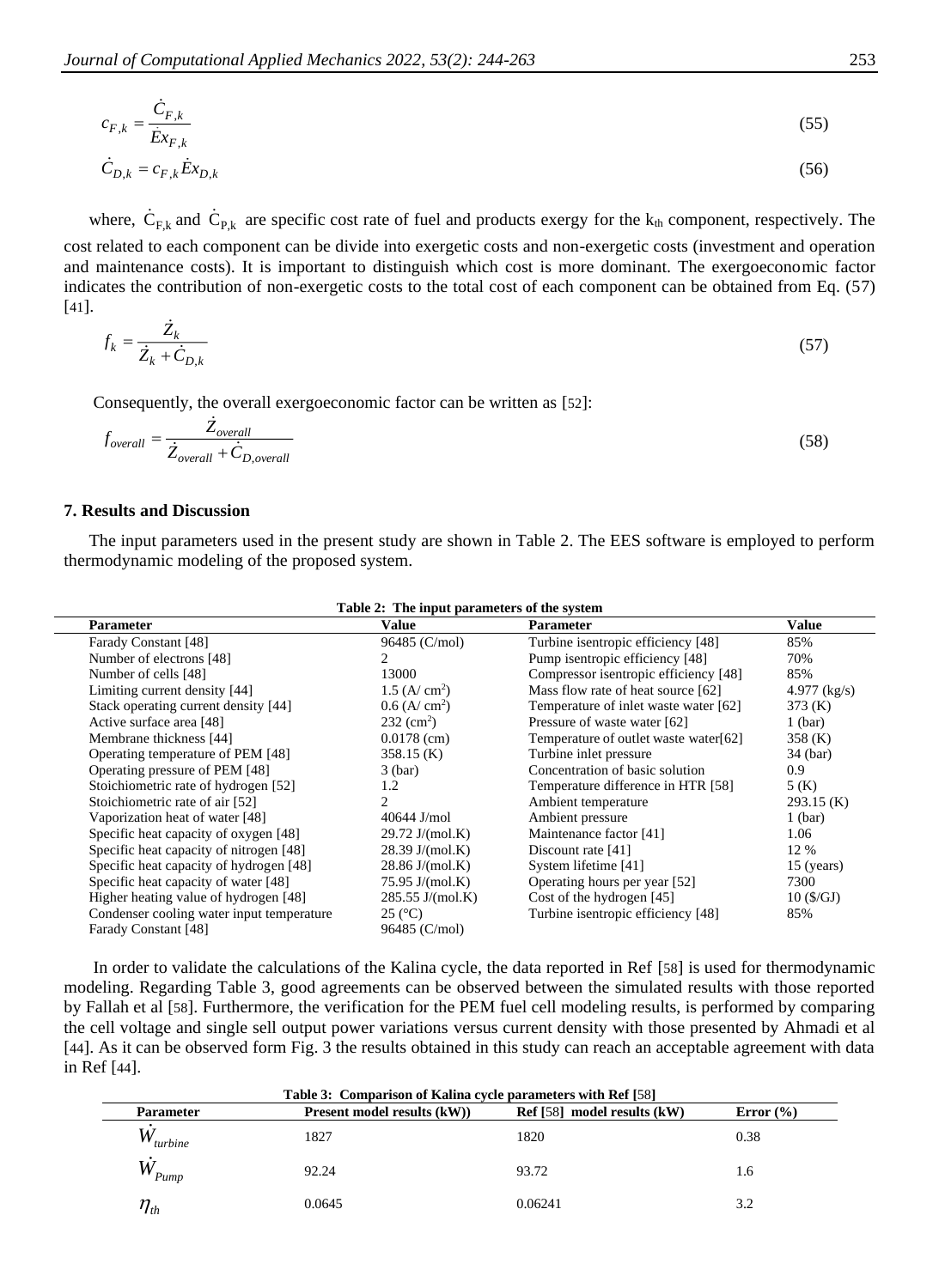

**Fig. 3. Fuel cell modeling verification by [**[44](#page-18-4)**]**

The energy and exergy related parameters of the proposed system is presented in Table 4. As can be observed, the output power of the PEM fuel cell is 1058 kW. Moreover, 153.61 kW power can be obtained from the proposed Kalina cycle by recovering the waste heat of the PEM fuel cell. Hence, the proposed hybrid system can produce 14.51% more power in comparison with the stand alone PEM fuel cell. Furthermore, the energy efficiency and exergy efficiency of the proposed hybrid system are improved by 5.01 % and 14%, respectively in comparison with the stand alone PEM fuel cell.

| Table 4: Energy and exergy parameters of the proposed system |       |  |  |
|--------------------------------------------------------------|-------|--|--|
| Parameter                                                    | Value |  |  |
| $W_{\text{turbinel}}$ (kW)                                   | 122.1 |  |  |
| $W_{\text{turbinel}}$ (kW)                                   | 41.85 |  |  |
| $W_{Pump}$ (kW)                                              | 10.34 |  |  |
| $\eta_{Kalina}$ (%)                                          | 10.12 |  |  |
| $\eta_{II,Kalina}$ (%)                                       | 54.72 |  |  |
| $\dot{W}_{\rm fc}$ (kW)                                      | 1058  |  |  |
| $\dot{Q}_{net}$ (kW)                                         | 1204  |  |  |
| $\dot{W}_{comp~(kW)}$                                        | 175.4 |  |  |
| $\eta_{\rm fc}$ (%)                                          | 32.96 |  |  |
| $\eta_{II,fc}$ (%)                                           | 41.77 |  |  |
| $\eta_{total}$ (%)                                           | 34.64 |  |  |
| $\eta_{II,total}$ (%)                                        | 47.65 |  |  |

The values of some important exergy and exergoeconomic factors for evaluating the system performance including exergy destruction rate, exergy destruction cost rate, investment and operation and maintenance cost rate, the sum of the exergy destruction cost rate and investment and operation and maintenance cost rate, exergoeconomic factor, and relative cost difference are presented in Table 5. As can be seen form Table 5, the fuel cell, the turbines,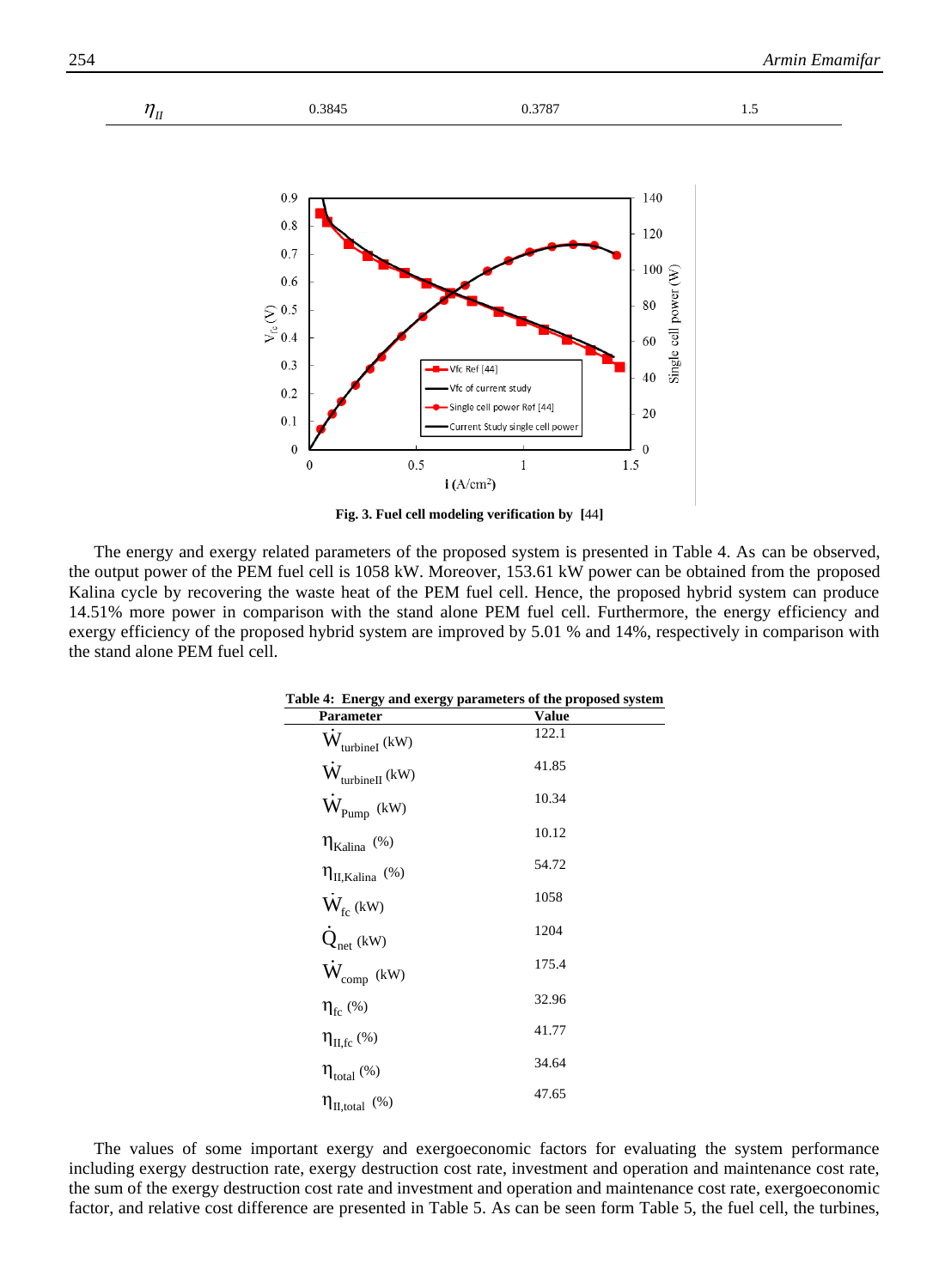the compressor and the condenser have the highest value of  $Z_k + C_{D,k}$ . However, the value of  $Z_k + C_{D,k}$  is more considerable for the PEM. The value of  $Z_k + C_{D,k}$  for the proposed hybrid system is 131 (\$/h) which is 19.3% higher than the total cost rate of the stand-alone PEM fuel cell. The turbines, the PEM fuel cell and the condenser have a relatively high exergoeconomic factor compared to other components of the system. Hence, the investment costs are more important for these components. Furthermore, the values of exergoeconomic factor for the HTR, HEX and the separators is below 50% and, therefore, the cost related to exergy destruction for these components is higher than the investment and operation and maintenance cost. Accordingly, design of these components needs to be improved. The overall exergoeconomic factor for the system is 55.52 %. Thus, the exergy destruction accounts for 44.48 % of the total cost rate of the system.

| Parameters      | kW<br>$E_{D,k}$ | $Z_k$ (\$/h) | $C_{D,k}$ (\$/h) | $Z_k + C_{D,k}$ (\$/h) | $f_k$ (%) |
|-----------------|-----------------|--------------|------------------|------------------------|-----------|
| Turbine I       | 21.1            | 4.126        | 1.871            | 5.997                  | 68.8      |
| Turbine II      | 7.29            | 1.848        | 0.647            | 2.495                  | 74.06     |
| <b>HEX</b>      | 7.06            | 0.4964       | 0.555            | 1.051                  | 47.21     |
| <b>HTR</b>      | 13.76           | 0.621        | 1.22             | 1.841                  | 33.73     |
| Fuel cell       | 926.505         | 62.52        | 47.29            | 109.8                  | 56.94     |
| Condenser       | 24.21           | 2.715        | 2.147            | 4.862                  | 55.84     |
| Separator I     | 0.69            | 0.01094      | 0.06143          | 0.0723                 | 15.12     |
| Separator II    | 0.16            | 0.0076       | 0.01424          | 0.02184                | 34.78     |
| Pump            | 2.05            | 0.2095       | 0.2131           | 0.4226                 | 49.57     |
| Compressor      | 38.16           | 0.1513       | 3.968            | 4.1193                 | 3.67      |
| Trottling valve | 3.12            | -            | 0.2772           | 0.2772                 | ٠         |
| Overall system  | 1044.105        | 72.705       | 58.263           | 130.959                | 55.52     |

**Table 5: Exergoeconomic results for the proposed system.**

The effect of current density on energy efficiency, exergy efficiency and total cost rates are shown in Fig. 4a and b. As can be observed from Fig. 4a by increasing the current density, the fuel cell power and heat rejected from the fuel cell increase. In higher current densities, the voltage losses increase which leads to increase the heat generation in the fuel cell. Therefore, more energy is delivered to the Kalina cycle. Besides, due to the constant operating temperature of the fuel cell, the maximum temperature of the Kalina cycle also remains constant. Hence, the mass flow rate of the ammonia/water and the power of the Kalins cycle increase. However, for current density values below 1.3, increasing the voltage losses and subsequently decreasing the voltage of the fuel cell cannot compensate for the increase in current density. Accordingly, the fuel cell power increases with increasing the current density. As san be observed from Fig. 4a the fuel cell efficiency decreases with increasing the current density. In higher current densities the hydrogen molar flow rate to the fuel cell increases which leads to decrease the energy and exergy efficiencies of the fuel cell. Although the power produced by the Kalina cycle increases in higher current densities, but the overall efficiency of the system decreases. By increasing the current density and subsequently increasing the irreversibilities like voltage losses, the exergy destruction cost rates increase .Moreover, increasing the output power of the Kalina turbines and fuel cell, increase the total cost rates of the system.



**Fig. 4. Effect of Variations of current density on a) energy and exergy efficiency, b) total cost rates.**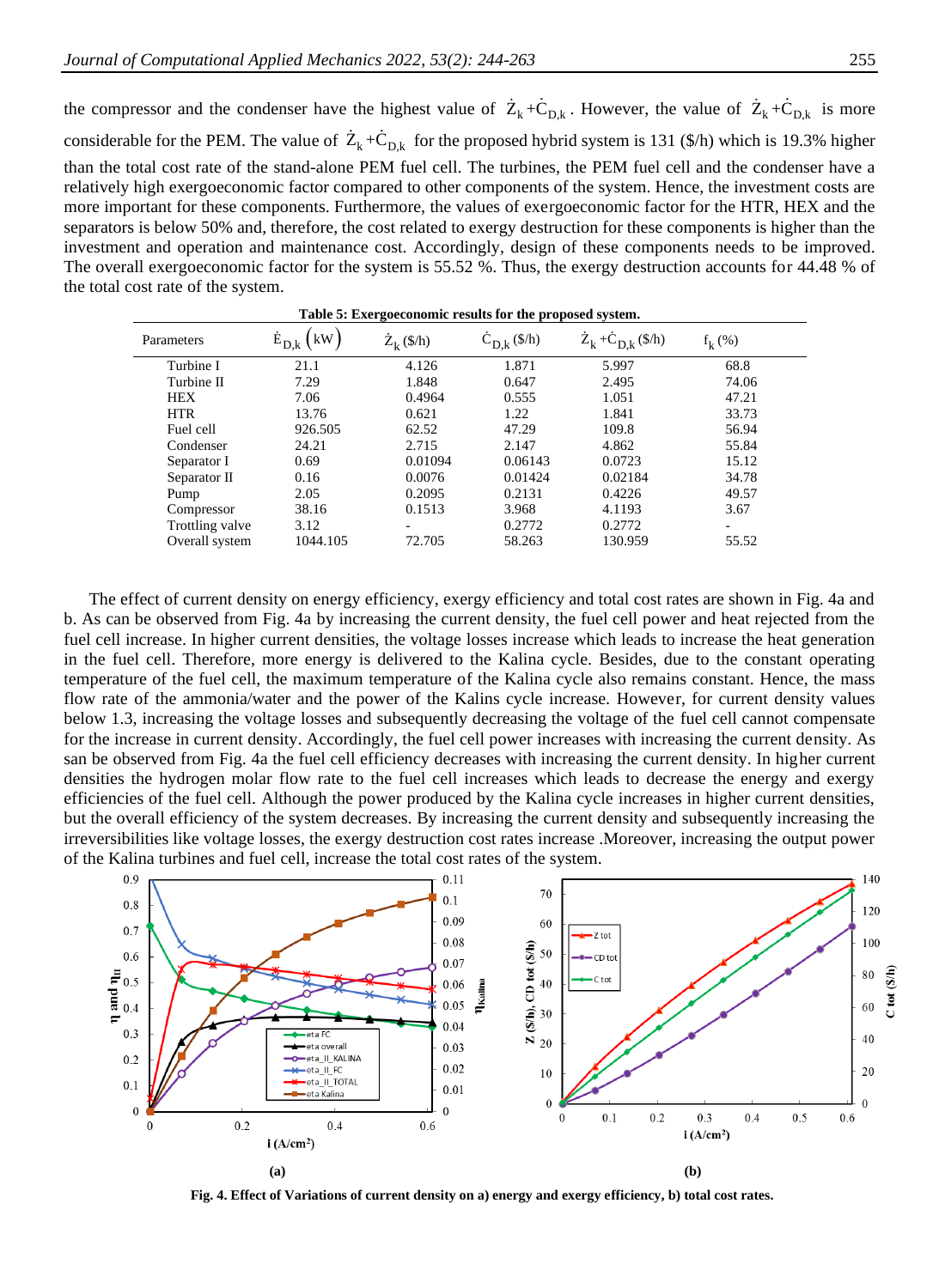The variations of thermodynamic and economic parameters of the system with fuel cell temperature are shown in Fig. 5a and b. In higher temperatures better ion exchange takes place in the fuel cell and cell voltage increases. Therefore, the fuel cell power increases with increasing the fuel cell temperature. On the other hand, due to reduction in voltage losses, the waste heat of the fuel cell decreases. Hence, the energy and exergy efficiencies of the fuel cell increase with increasing the operating temperature. Accordingly, less energy is delivered to the Kalina cycle and the power generation of the turbines decreases. Although the fuel cell power increases with increasing the fuel cell temperature, but the reduction in the Kalina cycle power is more dominant and the overall energy and exergy of the system decrease. Furthermore, with increasing the operating temperature of the fuel cell, the maximum temperature of the Kalina cycle increases. Hence, the quality of the ammonia/water entering separator I increases and consequently the quality of the stream entering separator II decreases. On the other hand, decreasing the heat delivery to the Kalina cycle decrease the mass flow rate of the ammonia/water. Therefore, the power of turbine I increases and the power of turbine II decreases. However, the net power of the system decreases which leads to a reduction in the energy and exergy efficiencies of the system. As can be observed from Fig. 5b, increasing fuel cell operating temperature, leads to a reduction in the unit cost of the Kalina cycle output power. However, the unit cost rate of the fuel cell output power almost remains constant. Therefore, a slight decrease in total system cost rate can be observed with increasing the fuel cell operating temperature.



**Fig. 5. Effect of Variations of fuel cell operating temperature on a) energy and exergy efficiency, b) total cost rates.**

Fig. 6a and b show the effect of fuel cell operating pressure on energy efficiency, exergy efficiency and total cost rates of the system. As can be observed from Fig.6a, by increasing the fuel cell operation pressure, the energy and exergy efficiencies of the system increase. The reason is that increasing the fuel cell operating pressure can improve the diffusivity of the reactant gases and the over potentials of the fuel cell decrease. Therefore, the cell voltage and consequently the power of the fuel cell increase. On the other hand, by enhancing the cell performance, the heat generation of the fuel cell decreases. Hence, delivered energy to the Kalina cycle, the work of the turbines and the energy efficiency of the Kalina cycle decrease. However, the net efficiency of the system enhances. By increasing the fuel cell power and decreasing the Kalina turbines work, the operating and maintenance costs increase and exergy destructions of the system decrease.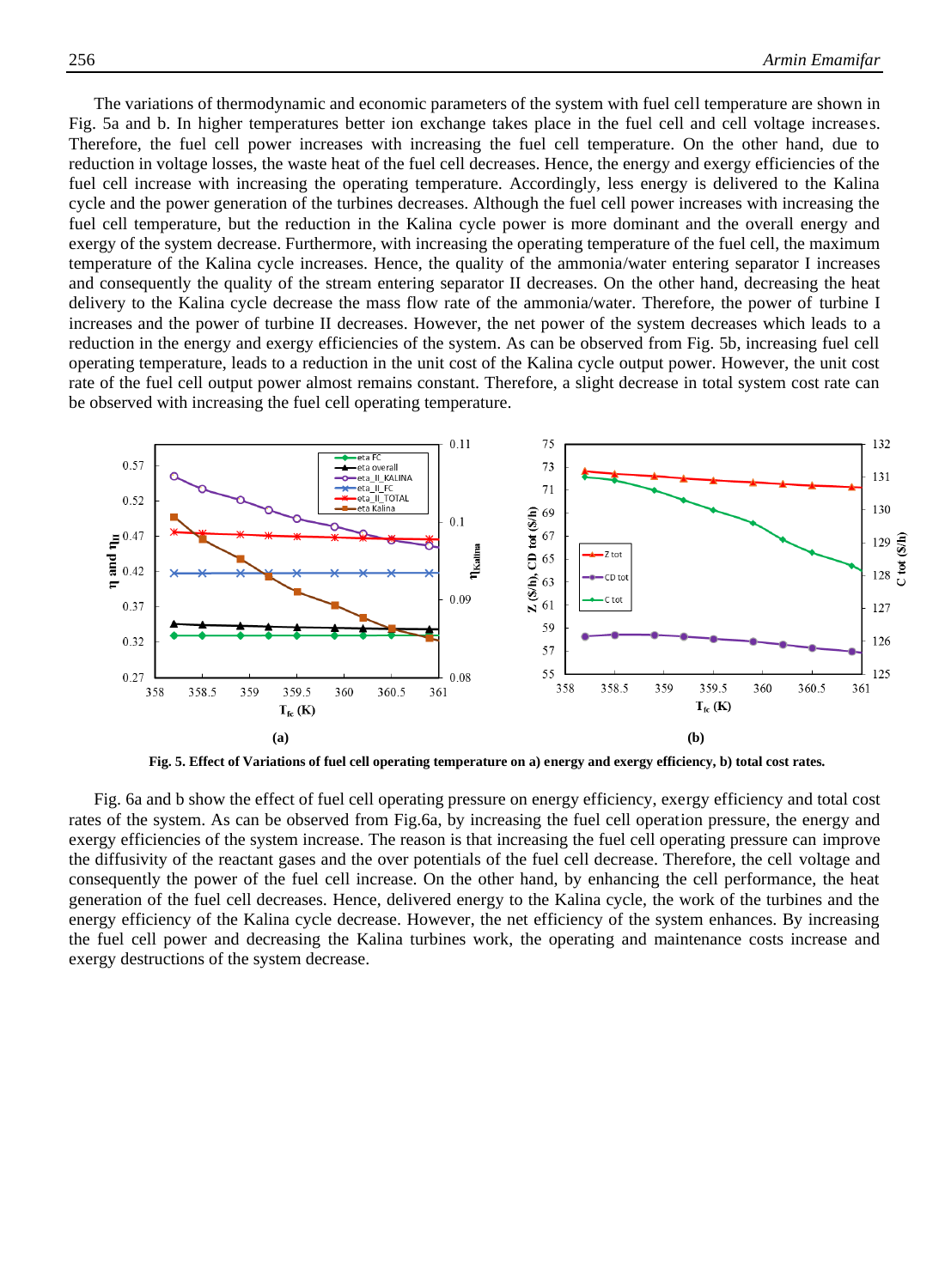

**Fig. 6. Effect of Variations of fuel cell operating Pressure on a) energy and exergy efficiency, b) total cost rates.**

Fig. 7a and b depict the effect of pressure in separator I on thermodynamic and thermo economic performance of the system. According to the Fig. 7a, by increasing the pressure of separator I, the total produced work of the Kalina cycle increases. With increasing the pressure of separator I, the enthalpy difference in turbine I increases, whereas the mass flow rate of rich ammonia vapor outlet of the separator I decreases. Hence the work produced by the turbine I firstly increases then decreases. On the other hand, by increasing the mass flow rate of poor ammonia/water outlet of the separator I, the produced work by turbine II increases. The increase in the power of turbine II is more prominent and the total power of the Kalina cycle increases. Therefore, the energy and exergy efficiencies of the Kalina cycle and total system increase with increasing the pressure in separator I. Referring to the Fig. 6b, in higher pressures of the separator I, the total cost rates of the system increase. However, the costs related to the exergy destruction of the system almost remain constant. Hence, in higher pressures of separator I, the operation and maintenance costs are the considerable costs of the system.



**Fig. 7. Effect of Variations of separator I pressure on a) energy and exergy efficiency, b) total cost rates.**

The thermodynamic and economic behaviors of the system with variations of the ammonia mass fraction are shown in Fig. 8a and b. Increasing the ammonia mass fraction leads to an increase in the mass flow rate of ammonia rich vapor leaving the separator I. Consequently, the mass flow rate of ammonia/water poor solution entering the separator II, decreases. However, the enthalpy difference through the turbines remain constant. Therefore, the power generation of turbine I increases and the power generation of turbine II decreases with increasing the mass fraction of ammonia. Accordingly, the total power generation of the Kalina cycle and energy efficiency of the system decrease. Furthermore, in lower mass fraction of the stream entering the HEX, the exergy destruction in HEX increases which is the most considerable factor for increasing the exergy destruction in the Kalina cycle. Reduction in total work of the Kalina cycle along with increasing the exergy destruction reduce the exergy efficiency of the system. As can be observed from Fig.8b with increasing the ammonia mass fraction the operation and maintenance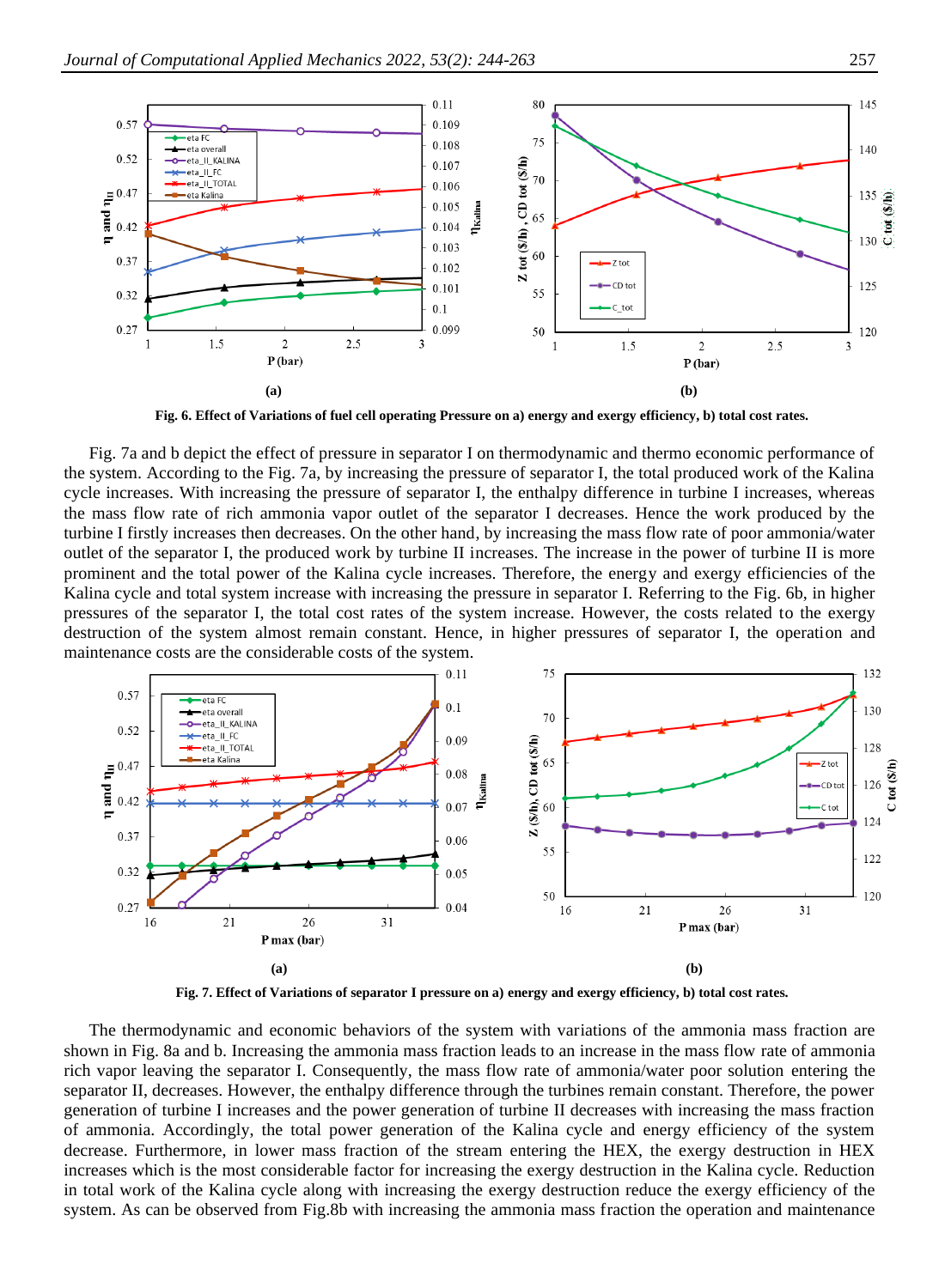

cost rates and the exergy destruction cost rates decrease. Furthermore, variations of the ammonia mass fraction dos not affect the cost rates of the fuel cell. However, with increasing the ammonia mass fraction, the total cost rates of the system decrease.

**Fig. 8. Effect of Variations of ammonia mass fraction on a) energy and exergy efficiency, b) total cost rates.**

A sensitivity analysis is performed by system investment parameters to see how levelized cost of energy is sensitive to the variations of PEM fuel cell costs, Kalina cycle costs, and discount rate. As displayed in Fig. 9, based on the sensitivity analysis results, it can be observed that the costs of the PEM fuel cell have most impact on the LOCE while the Kalina cycle costs rate and discount rate are the least influencing parameters.



#### **8. Conclusion**

In this research, recovering the waste heat rejected from a proton exchange membrane fuel cell is investigated. For this purpose, an improved Kalina cycle has been proposed. The waste heat of PEM fuel cell is the main energy source for the system. Moreover, the energy of weak ammonia/water solution leaving the separator of the Kalina cycle is improved by industrial waste heat to produce more electrical energy through the second turbine placed in the Kalina cycle. Thermodynamic and thermo economic analysis is performed on the system. Moreover, the effect of some key parameters on thermodynamic and exergoeconomic performance of the system is investigated.

The important results of this study can be summarized as follows:

- The energy and exergy efficiencies of the proposed hybrid system are 5.01 % and 14 % higher than the energy and exergy efficiencies of the standalone PEM fuel cell.
- Increasing the current density of the PEM fuel cell increases the power and the rejected heat from the fuel cell as well as the Kalina cycle power. However, overall energy and exergy efficiencies of the system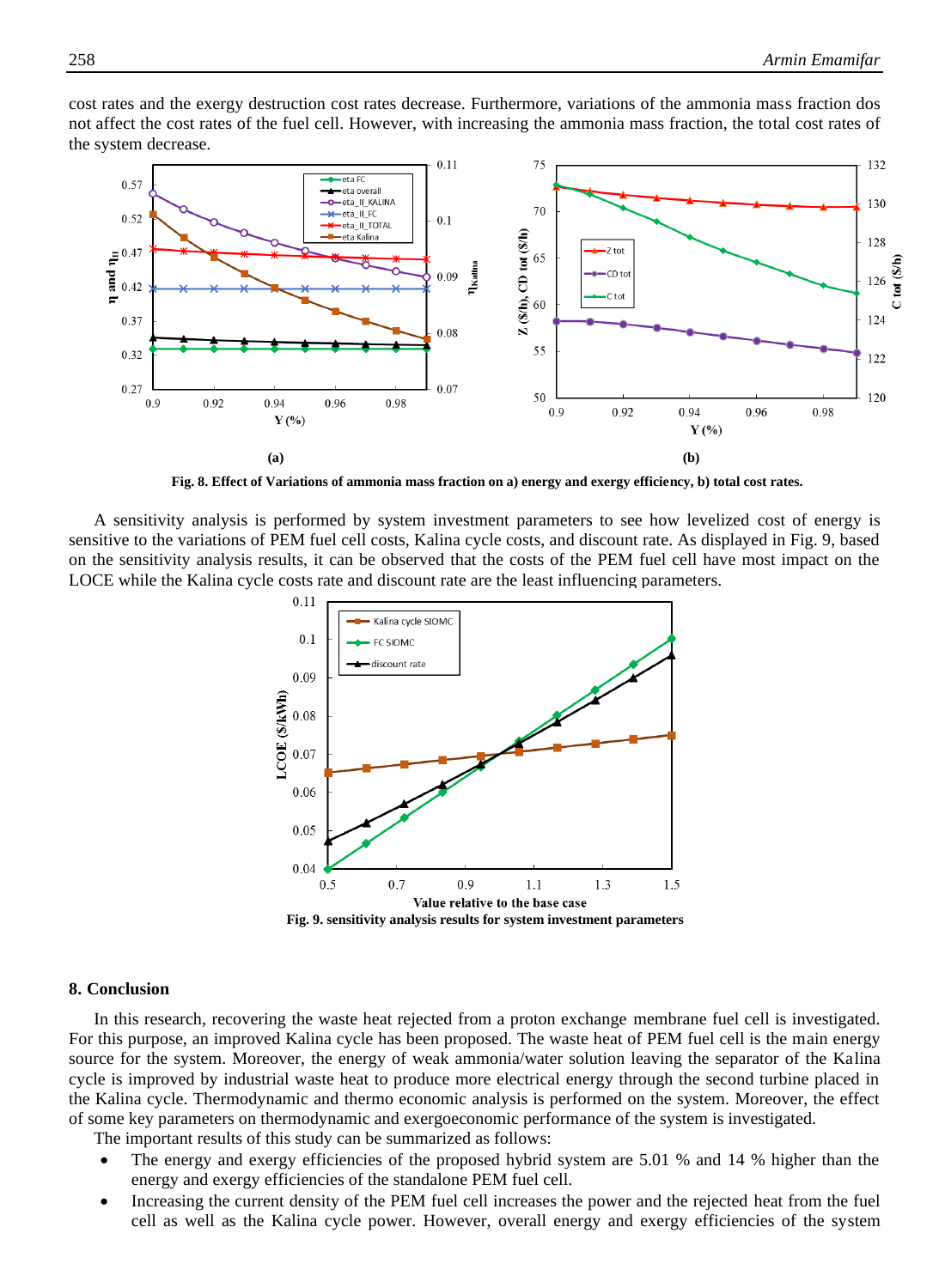decrease with increasing the current density. Furthermore, the total cost rates of the system increase in higher current densities of the fuel cell.

- Increasing the fuel cell operating temperature leads to an increase in the fuel cell output power. However, the waste heat of the fuel cell decreases which result in decrease the Kalina power generation and overall energy and exergy of the system. Moreover, a slight decrease is observed in the total cost rates of the system with increasing the fuel cell operating temperature.
- Increasing the fuel cell operating pressure increases the overall energy and exergy efficiencies of the system. Moreover, the total cost rates of the system decrease with increasing the operating pressure of the fuel cell.
- By increasing the ammonia mass fraction, the energy efficiency, exergy efficiency and the overall cost rates of the system decrease.
- By increasing the pressure in separator I, total power generation of the system, energy efficiency, exergy efficiency, and the total cost rates of the system increase.

### **Nomenclature**

| $\mathbf{C}_p$              | Specific heat capacity (J/mol-K)              | Greek letters    |                              |
|-----------------------------|-----------------------------------------------|------------------|------------------------------|
| $\ddot{c}$                  | Cost per unit exergy (\$/GJ)                  | η                | Energy efficiency            |
|                             | Cost rate $(\frac{6}{h})$                     | $\eta_{\rm II}$  | Exergy efficiency            |
| <b>CRF</b>                  | Capital recovery factor                       | $\lambda$        | Stoichiometric ratio         |
| cond                        | Condenser                                     | $\psi$           | Membrane hydration           |
| $c_{W}$                     | Cooling water                                 | N                | Annual plant operation hours |
| Ex                          | Exergy rate (kW)                              | Subscripts       |                              |
| ex                          | Specific exergy (kJ/kg)                       | act              | Activation                   |
| ${\bf F}$                   | Faraday constant (C/mol)                      | comp             | Compressor                   |
| $\mathbf f$                 | Exergoeconomic factor                         | conc             | Concentration                |
| h                           | Specific enthalpy (kJ/kg)                     | D                | Destruction                  |
| <b>HHV</b>                  | High heating value J/(mol.K)                  | fc               | Fuel cell                    |
| <b>HTR</b>                  | high-temperature recuperator                  | H <sub>2</sub>   | Hydrogen                     |
| <b>HEX</b>                  | Heat exchanger                                | H <sub>2</sub> O | Water                        |
| I                           | Current $(A)$                                 | $N_2$            | Nitrogen                     |
| $\mathbf{i}$                | Current density (A/cm2)                       | O <sub>2</sub>   | Oxygen                       |
| $i_{L}$                     | Limiting current density (A/cm2)              | ph               | Physical                     |
| L                           | Membrane thickness (cm)                       | sat              | Saturation                   |
| <b>LCOE</b>                 | Levelized cost of energy                      | tur              | Turbine                      |
| $\dot{m}$                   | Mass flow rate (kg/s)                         |                  |                              |
| N                           | Annual plant operation hours (h)              |                  |                              |
| $N_{cell}$                  | Number of cells                               |                  |                              |
| $n_e$                       | Number of electrons                           |                  |                              |
| P                           | Pressure (bar)                                |                  |                              |
| <b>PEM</b>                  | Proton exchange membrane                      |                  |                              |
| $r_{\text{mem}}$            | Membrane resistivity                          |                  |                              |
| <b>SIOMC</b>                | $\sigma$ f<br>the<br>investment<br>and<br>sum |                  |                              |
|                             | operation and maintenance cost                |                  |                              |
| $\mathbf T$                 | Temperature (K)                               |                  |                              |
| $\stackrel{\rm V}{\dot{Z}}$ | Voltage (V)                                   |                  |                              |
|                             | Cost rate of components $(\frac{6}{h})$       |                  |                              |

## **References**

<span id="page-15-0"></span>[1] A. Çalık, S. Yıldırım, E. Tosun, Estimation of crack propagation in polymer electrolyte membrane fuel cell under vibration conditions, *International Journal of Hydrogen Energy,* Vol. 42, No. 36, pp. 23347-23351, 2017/09/07/, 2017.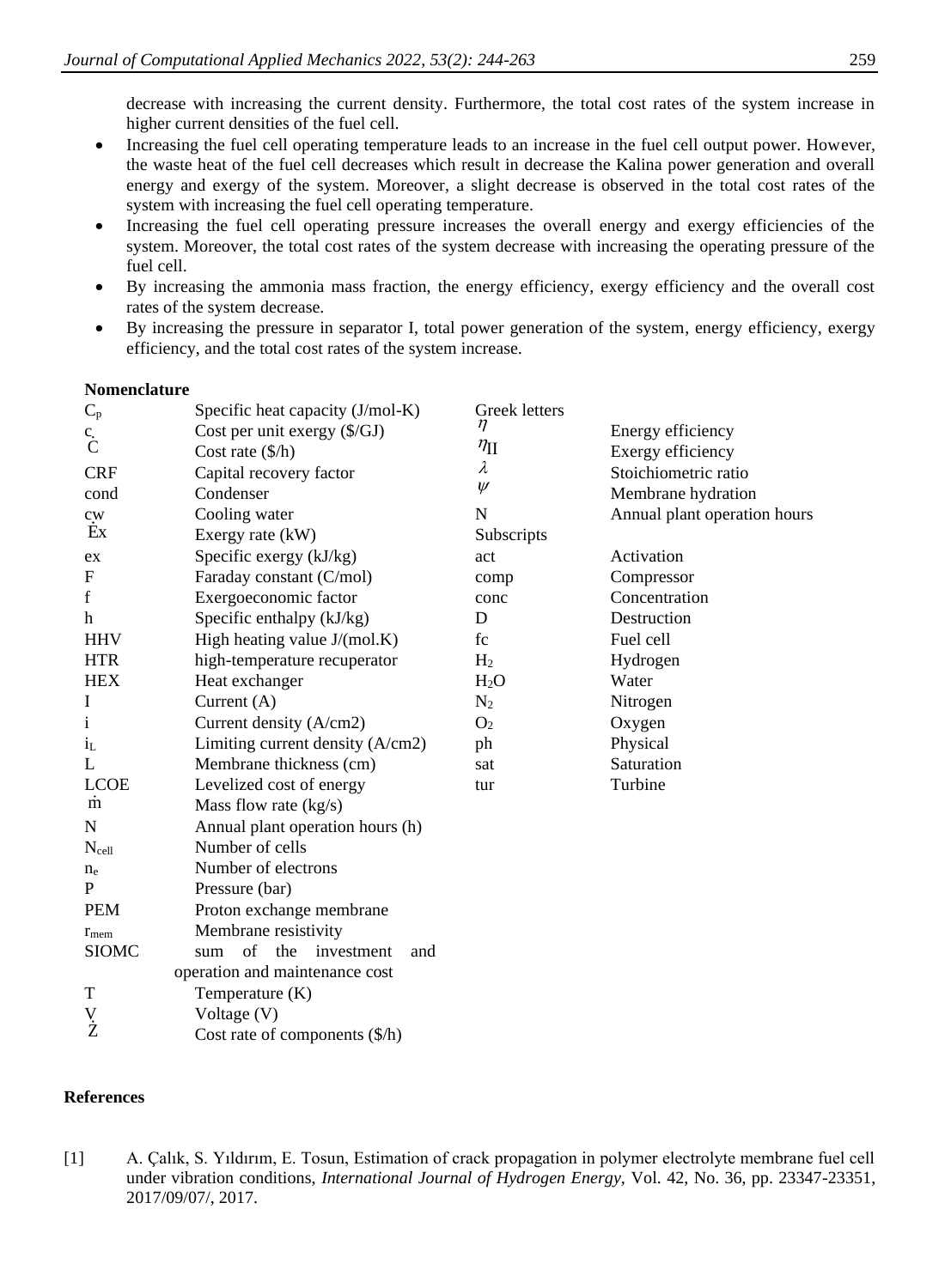- [2] H. Serin, Ş. Yıldızhan, Hydrogen addition to tea seed oil biodiesel: Performance and emission characteristics, *International Journal of Hydrogen Energy,* Vol. 43, No. 38, pp. 18020-18027, 2018/09/20/, 2018.
- [3] G. Tüccar, E. Uludamar, Emission and engine performance analysis of a diesel engine using hydrogen enriched pomegranate seed oil biodiesel, *International Journal of Hydrogen Energy,* Vol. 43, No. 38, pp. 18014-18019, 2018/09/20/, 2018.
- <span id="page-16-0"></span>[4] Y. Wang, D. F. Ruiz Diaz, K. S. Chen, Z. Wang, X. C. Adroher, Materials, technological status, and fundamentals of PEM fuel cells – A review, *Materials Today,* Vol. 32, pp. 178-203, 2020/01/01/, 2020.
- <span id="page-16-1"></span>[5] H. Asemi, S. Asemi, A. Farajpour, M. Mohammadi, Nanoscale mass detection based on vibrating piezoelectric ultrathin films under thermo-electro-mechanical loads, *Physica E: Low-dimensional Systems and Nanostructures,* Vol. 68, pp. 112-122, 2015.
- [6] S. Asemi, A. Farajpour, H. Asemi, M. Mohammadi, Influence of initial stress on the vibration of doublepiezoelectric-nanoplate systems with various boundary conditions using DQM, *Physica E: Lowdimensional Systems and Nanostructures,* Vol. 63, pp. 169-179, 2014.
- [7] S. Asemi, A. Farajpour, M. Mohammadi, Nonlinear vibration analysis of piezoelectric nanoelectromechanical resonators based on nonlocal elasticity theory, *Composite Structures,* Vol. 116, pp. 703-712, 2014.
- [8] S. R. Asemi, M. Mohammadi, A. Farajpour, A study on the nonlinear stability of orthotropic single-layered graphene sheet based on nonlocal elasticity theory, *Latin American Journal of Solids and Structures,* Vol. 11, No. 9, pp. 1515-1540, 2014.
- [9] M. Baghani, M. Mohammadi, A. Farajpour, Dynamic and Stability Analysis of the Rotating Nanobeam in a Nonuniform Magnetic Field Considering the Surface Energy, *International Journal of Applied Mechanics,* Vol. 08, No. 04, pp. 1650048, 2016.
- [10] M. Danesh, A. Farajpour, M. Mohammadi, Axial vibration analysis of a tapered nanorod based on nonlocal elasticity theory and differential quadrature method, *Mechanics Research Communications,* Vol. 39, No. 1, pp. 23-27, 2012.
- [11] A. Farajpour, M. Danesh, M. Mohammadi, Buckling analysis of variable thickness nanoplates using nonlocal continuum mechanics, *Physica E: Low-dimensional Systems and Nanostructures,* Vol. 44, No. 3, pp. 719-727, 2011.
- [12] A. Farajpour, M. Mohammadi, A. Shahidi, M. Mahzoon, Axisymmetric buckling of the circular graphene sheets with the nonlocal continuum plate model, *Physica E: Low-dimensional Systems and Nanostructures,* Vol. 43, No. 10, pp. 1820-1825, 2011.
- [13] A. Farajpour, A. Rastgoo, M. Mohammadi, Surface effects on the mechanical characteristics of microtubule networks in living cells, *Mechanics Research Communications,* Vol. 57, pp. 18-26, 2014.
- [14] A. Farajpour, A. Rastgoo, M. Mohammadi, Vibration, buckling and smart control of microtubules using piezoelectric nanoshells under electric voltage in thermal environment, *Physica B: Condensed Matter,* Vol. 509, pp. 100-114, 2017.
- [15] A. Farajpour, A. Shahidi, M. Mohammadi, M. Mahzoon, Buckling of orthotropic micro/nanoscale plates under linearly varying in-plane load via nonlocal continuum mechanics, *Composite Structures,* Vol. 94, No. 5, pp. 1605-1615, 2012.
- [16] A. Farajpour, M. Yazdi, A. Rastgoo, M. Mohammadi, A higher-order nonlocal strain gradient plate model for buckling of orthotropic nanoplates in thermal environment, *Acta Mechanica,* Vol. 227, No. 7, pp. 1849- 1867, 2016.
- [17] A. Farajpour, M. H. Yazdi, A. Rastgoo, M. Loghmani, M. Mohammadi, Nonlocal nonlinear plate model for large amplitude vibration of magneto-electro-elastic nanoplates, *Composite Structures,* Vol. 140, pp. 323- 336, 2016.
- [18] M. R. Farajpour, A. Rastgoo, A. Farajpour, M. Mohammadi, Vibration of piezoelectric nanofilm-based electromechanical sensors via higher-order non-local strain gradient theory, *Micro & Nano Letters,* Vol. 11, No. 6, pp. 302-307, 2016.
- [19] N. GHAYOUR, A. SEDAGHAT, M. MOHAMMADI, WAVE PROPAGATION APPROACH TO FLUID FILLED SUBMERGED VISCO-ELASTIC FINITE CYLINDRICAL SHELLS, *JOURNAL OF AEROSPACE SCIENCE AND TECHNOLOGY (JAST),* Vol. 8, No. 1, pp. -, 2011.
- [20] M. GOODARZI, M. MOHAMMADI, A. FARAJPOUR, M. KHOORAN, INVESTIGATION OF THE EFFECT OF PRE-STRESSED ON VIBRATION FREQUENCY OF RECTANGULAR NANOPLATE BASED ON A VISCO-PASTERNAK FOUNDATION, *JOURNAL OF SOLID MECHANICS,* Vol. 6, No. 1, pp. -, 2014.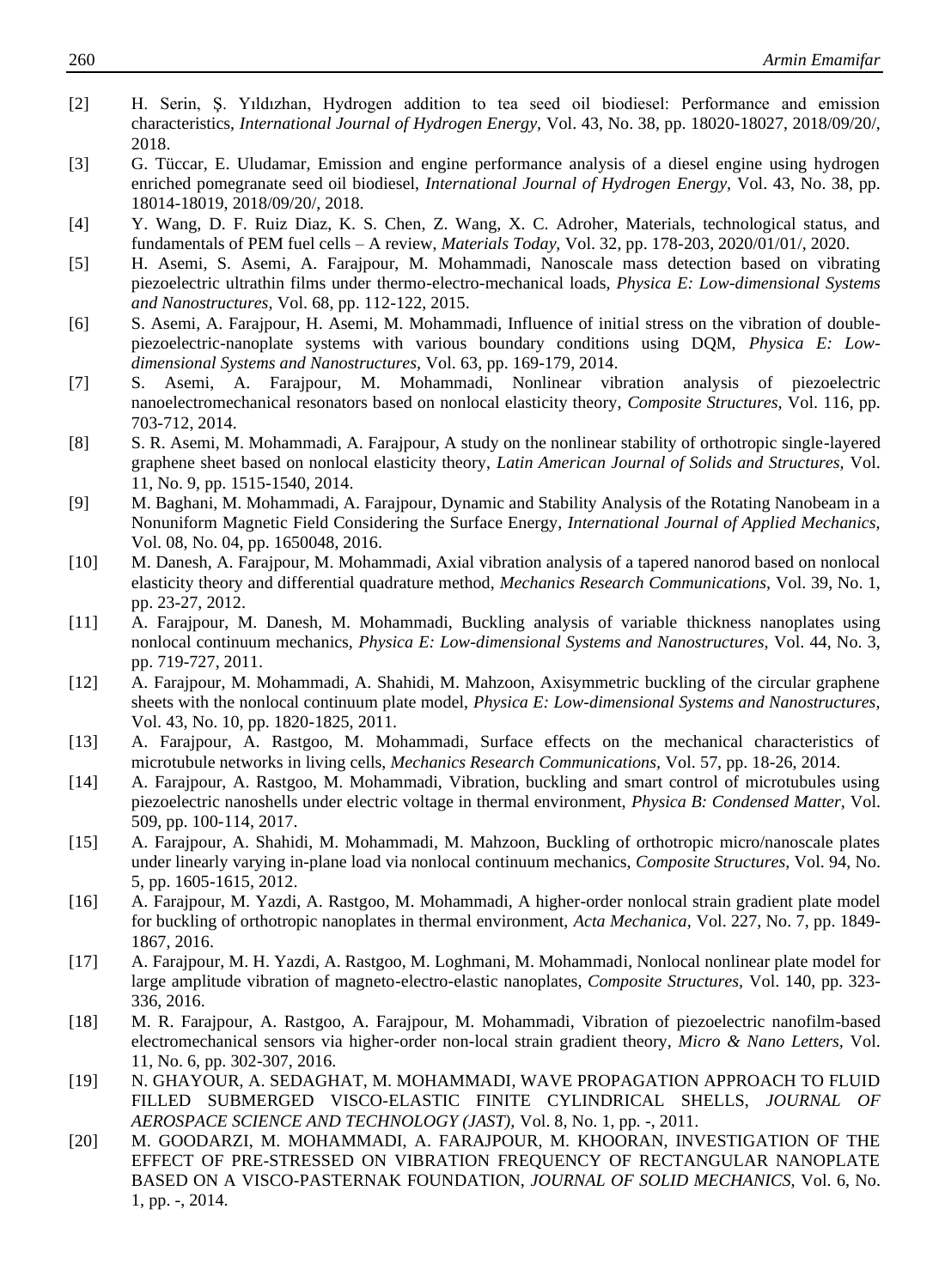- [21] M. Goodarzi, M. Mohammadi, M. Khooran, F. Saadi, Thermo-Mechanical Vibration Analysis of FG Circular and Annular Nanoplate Based on the Visco-Pasternak Foundation, *Journal of Solid Mechanics,* Vol. 8, No. 4, pp. 788-805, 2016.
- [22] M. Mohammadi, A. Farajpour, M. Goodarzi, F. Dinari, Thermo-mechanical vibration analysis of annular and circular graphene sheet embedded in an elastic medium, *Latin American Journal of Solids and Structures,* Vol. 11, pp. 659-682, 2014.
- [23] M. Mohammadi, A. Farajpour, M. Goodarzi, R. Heydarshenas, Levy type solution for nonlocal thermomechanical vibration of orthotropic mono-layer graphene sheet embedded in an elastic medium, *Journal of Solid Mechanics,* Vol. 5, No. 2, pp. 116-132, 2013.
- [24] M. Mohammadi, A. Farajpour, M. Goodarzi, H. Mohammadi, Temperature Effect on Vibration Analysis of Annular Graphene Sheet Embedded on Visco-Pasternak Foundati, *Journal of Solid Mechanics,* Vol. 5, No. 3, pp. 305-323, 2013.
- [25] M. Mohammadi, A. Farajpour, M. Goodarzi, H. Shehni nezhad pour, Numerical study of the effect of shear in-plane load on the vibration analysis of graphene sheet embedded in an elastic medium, *Computational Materials Science,* Vol. 82, pp. 510-520, 2014/02/01/, 2014.
- [26] M. Mohammadi, A. Farajpour, A. Moradi, M. Ghayour, Shear buckling of orthotropic rectangular graphene sheet embedded in an elastic medium in thermal environment, *Composites Part B: Engineering,* Vol. 56, pp. 629-637, 2014.
- [27] M. Mohammadi, M. Ghayour, A. Farajpour, Analysis of Free Vibration Sector Plate Based on Elastic Medium by using New Version of Differential Quadrature Method, *Journal of Simulation and Analysis of Novel Technologies in Mechanical Engineering,* Vol. 3, No. 2, pp. 47-56, 2010.
- [28] M. Mohammadi, M. Ghayour, A. Farajpour, Free transverse vibration analysis of circular and annular graphene sheets with various boundary conditions using the nonlocal continuum plate model, *Composites Part B: Engineering,* Vol. 45, No. 1, pp. 32-42, 2013.
- [29] M. MOHAMMADI, M. GOODARZI, M. GHAYOUR, S. ALIVAND, SMALL SCALE EFFECT ON THE VIBRATION OF ORTHOTROPIC PLATES EMBEDDED IN AN ELASTIC MEDIUM AND UNDER BIAXIAL IN-PLANE PRE-LOAD VIA NONLOCAL ELASTICITY THEORY, *JOURNAL OF SOLID MECHANICS,* Vol. 4, No. 2, pp. -, 2012.
- [30] M. Mohammadi, M. Goodarzi, M. Ghayour, A. Farajpour, Influence of in-plane pre-load on the vibration frequency of circular graphene sheet via nonlocal continuum theory, *Composites Part B: Engineering,* Vol. 51, pp. 121-129, 2013.
- [31] M. Mohammadi, M. Hosseini, M. Shishesaz, A. Hadi, A. Rastgoo, Primary and secondary resonance analysis of porous functionally graded nanobeam resting on a nonlinear foundation subjected to mechanical and electrical loads, *European Journal of Mechanics - A/Solids,* Vol. 77, pp. 103793, 2019/09/01/, 2019.
- [32] M. Mohammadi, A. Moradi, M. Ghayour, A. Farajpour, Exact solution for thermo-mechanical vibration of orthotropic mono-layer graphene sheet embedded in an elastic medium, *Latin American Journal of Solids and Structures,* Vol. 11, No. 3, pp. 437-458, 2014.
- [33] M. Mohammadi, A. Rastgoo, Nonlinear vibration analysis of the viscoelastic composite nanoplate with three directionally imperfect porous FG core, *Structural Engineering and Mechanics, An Int'l Journal,* Vol. 69, No. 2, pp. 131-143, 2019.
- [34] M. Mohammadi, A. Rastgoo, Primary and secondary resonance analysis of FG/lipid nanoplate with considering porosity distribution based on a nonlinear elastic medium, *Mechanics of Advanced Materials and Structures,* Vol. 27, No. 20, pp. 1709-1730, 2020.
- [35] M. Mohammadi, M. Safarabadi, A. Rastgoo, A. Farajpour, Hygro-mechanical vibration analysis of a rotating viscoelastic nanobeam embedded in a visco-Pasternak elastic medium and in a nonlinear thermal environment, *Acta Mechanica,* Vol. 227, No. 8, pp. 2207-2232, 2016.
- [36] H. Moosavi, M. Mohammadi, A. Farajpour, S. H. Shahidi, Vibration analysis of nanorings using nonlocal continuum mechanics and shear deformable ring theory, *Physica E: Low-dimensional Systems and Nanostructures,* Vol. 44, No. 1, pp. 135-140, 2011/10/01/, 2011.
- [37] M. Safarabadi, M. Mohammadi, A. Farajpour, M. Goodarzi, Effect of surface energy on the vibration analysis of rotating nanobeam, 2015.
- <span id="page-17-0"></span>[38] M. Hasani, N. Rahbar, Application of thermoelectric cooler as a power generator in waste heat recovery from a PEM fuel cell – An experimental study, *International Journal of Hydrogen Energy,* Vol. 40, No. 43, pp. 15040-15051, 2015/11/16/, 2015.
- <span id="page-17-1"></span>[39] M. Ni, M. K. H. Leung, K. Sumathy, D. Y. C. Leung, Potential of renewable hydrogen production for energy supply in Hong Kong, *International Journal of Hydrogen Energy,* Vol. 31, No. 10, pp. 1401-1412, 2006/08/01/, 2006.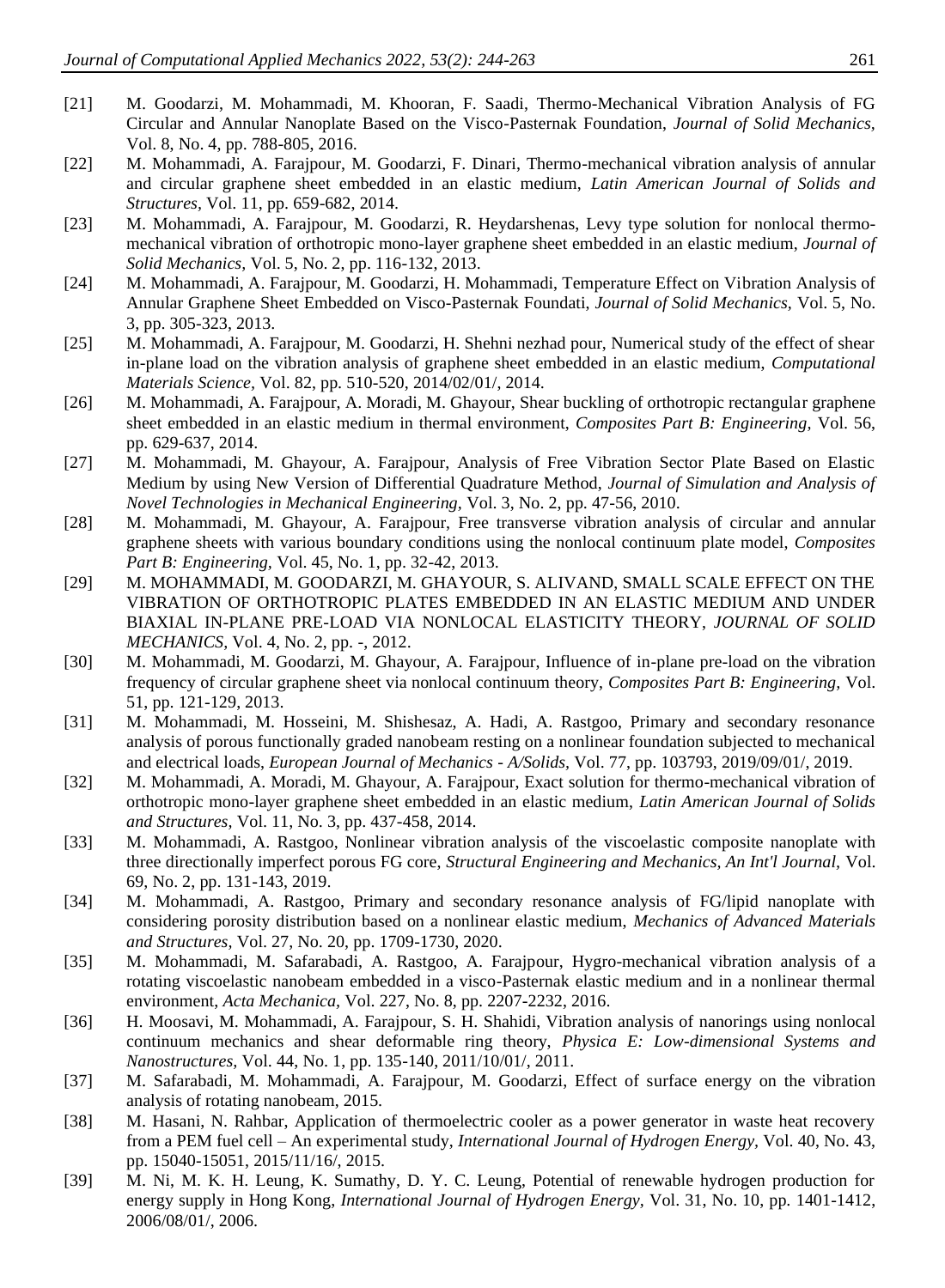- <span id="page-18-0"></span>[40] H. Q. Nguyen, B. Shabani, Proton exchange membrane fuel cells heat recovery opportunities for combined heating/cooling and power applications, *Energy Conversion and Management,* Vol. 204, pp. 112328, 2020/01/15/, 2020.
- <span id="page-18-1"></span>[41] M. Z. Malik, F. Musharavati, S. Khanmohammadi, A. H. Pakseresht, S. Khanmohammadi, D. D. Nguyen, Design and comparative exergy and exergo-economic analyses of a novel integrated Kalina cycle improved with fuel cell and thermoelectric module, *Energy Conversion and Management,* Vol. 220, pp. 113081, 2020/09/15/, 2020.
- <span id="page-18-2"></span>[42] Z. Li, S. Khanmohammadi, S. Khanmohammadi, A. A. A. A. Al-Rashed, P. Ahmadi, M. Afrand, 3-E analysis and optimization of an organic rankine flash cycle integrated with a PEM fuel cell and geothermal energy, *International Journal of Hydrogen Energy,* Vol. 45, No. 3, pp. 2168-2185, 2020/01/13/, 2020.
- <span id="page-18-3"></span>[43] N. Sarabchi, S. M. S. Mahmoudi, M. Yari, A. Farzi, Exergoeconomic analysis and optimization of a novel hybrid cogeneration system: High-temperature proton exchange membrane fuel cell/Kalina cycle, driven by solar energy, *Energy Conversion and Management,* Vol. 190, pp. 14-33, 2019/06/15/, 2019.
- <span id="page-18-4"></span>[44] M. H. Ahmadi, A. Mohammadi, F. Pourfayaz, M. Mehrpooya, M. Bidi, A. Valero, S. Uson, Thermodynamic analysis and optimization of a waste heat recovery system for proton exchange membrane fuel cell using transcritical carbon dioxide cycle and cold energy of liquefied natural gas, *Journal of Natural Gas Science and Engineering,* Vol. 34, pp. 428-438, 2016/08/01/, 2016.
- <span id="page-18-5"></span>[45] S. M. Seyed Mahmoudi, N. Sarabchi, M. Yari, M. A. Rosen, Exergy and Exergoeconomic Analyses of a Combined Power Producing System including a Proton Exchange Membrane Fuel Cell and an Organic Rankine Cycle, *Sustainability,* Vol. 11, No. 12, 2019.
- <span id="page-18-6"></span>[46] V. Rezaee, A. Houshmand, Energy and Exergy Analysis of a Combined Power Generation System Using PEM Fuel Cell and Kalina Cycle System 11, *Periodica Polytechnica Chemical Engineering,* Vol. 60, pp. 98-105, 03/25, 2016.
- <span id="page-18-7"></span>[47] M. Chahartaghi, B. A. Kharkeshi, Performance analysis of a combined cooling, heating and power system with PEM fuel cell as a prime mover, *Applied Thermal Engineering,* Vol. 128, pp. 805-817, 2018/01/05/, 2018.
- <span id="page-18-8"></span>[48] P. Zhao, J. Wang, L. Gao, Y. Dai, Parametric analysis of a hybrid power system using organic Rankine cycle to recover waste heat from proton exchange membrane fuel cell, *International Journal of Hydrogen Energy,* Vol. 37, No. 4, pp. 3382-3391, 2012/02/01/, 2012.
- <span id="page-18-9"></span>[49] S. Kaushik A, S. S. Bhogilla, P. Muthukumar, Thermal integration of Proton Exchange Membrane Fuel Cell with recuperative organic rankine cycle, *International Journal of Hydrogen Energy,* Vol. 46, No. 27, pp. 14748-14756, 2021/04/19/, 2021.
- <span id="page-18-10"></span>[50] S. Toghyani, E. Afshari, E. Baniasadi, Performance evaluation of an integrated proton exchange membrane fuel cell system with ejector absorption refrigeration cycle, *Energy Conversion and Management,* Vol. 185, pp. 666-677, 2019/04/01/, 2019.
- <span id="page-18-11"></span>[51] E. Baniasadi, S. Toghyani, E. Afshari, Exergetic and exergoeconomic evaluation of a trigeneration system based on natural gas-PEM fuel cell, *International Journal of Hydrogen Energy,* Vol. 42, No. 8, pp. 5327- 5339, 2017/02/23/, 2017.
- <span id="page-18-12"></span>[52] S. Marandi, F. Mohammadkhani, M. Yari, An efficient auxiliary power generation system for exploiting hydrogen boil-off gas (BOG) cold exergy based on PEM fuel cell and two-stage ORC: Thermodynamic and exergoeconomic viewpoints, *Energy Conversion and Management,* Vol. 195, pp. 502-518, 2019/09/01/, 2019.
- <span id="page-18-13"></span>[53] I. Fakhari, A. Behzadi, E. Gholamian, P. Ahmadi, A. Arabkoohsar, Comparative double and integer optimization of low-grade heat recovery from PEM fuel cells employing an organic Rankine cycle with zeotropic mixtures, *Energy Conversion and Management,* Vol. 228, pp. 113695, 2021/01/15/, 2021.
- <span id="page-18-14"></span>[54] M. D. Mirolli, Cementing Kalina cycle effectiveness, *IEEE Industry Applications Magazine,* Vol. 12, No. 4, pp. 60-64, 2006.
- [55] M. D. Mirolli, 2007, *Ammonia-water based thermal conversion technology: Applications in waste heat recovery for the cement industry*,
- [56] S. Ogriseck, Integration of Kalina cycle in a combined heat and power plant, a case study, *Applied Thermal Engineering,* Vol. 29, No. 14, pp. 2843-2848, 2009/10/01/, 2009.
- [57] X. Zhang, M. He, Y. Zhang, A review of research on the Kalina cycle, *Renewable and Sustainable Energy Reviews,* Vol. 16, No. 7, pp. 5309-5318, 2012/09/01/, 2012.
- <span id="page-18-15"></span>[58] M. Fallah, S. M. S. Mahmoudi, M. Yari, R. Akbarpour Ghiasi, Advanced exergy analysis of the Kalina cycle applied for low temperature enhanced geothermal system, *Energy Conversion and Management,* Vol. 108, pp. 190-201, 2016/01/15/, 2016.
- <span id="page-18-16"></span>[59] J. Szargut, 2005, *Exergy Method: Technical and Ecological Applications*, WIT Press,